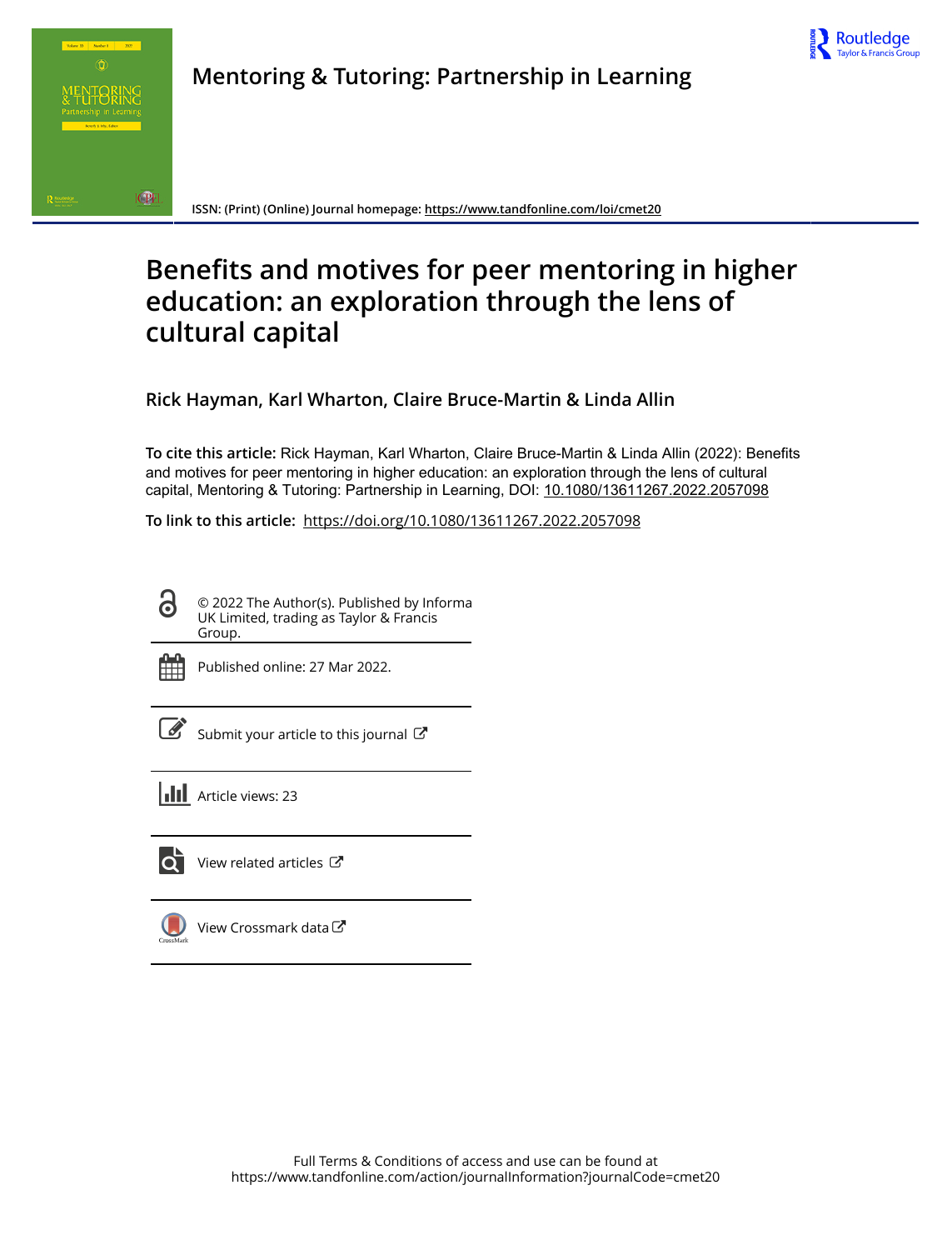#### **ARTICLE**

**a** OPEN ACCESS **a** Check for updates

Routledge Taylor & Francis Group

## **Benefits and motives for peer mentoring in higher education: an exploration through the lens of cultural capital**

Rick Hayman, Karl Wharton, Claire Bruce-Martin and Linda Allin

Department of Sport, Exercise and Rehabilitation, Northumbria University, Newcastle upon Tyne, UK

#### **ABSTRACT**

Despite the large and diverse cohorts recruited annually across the globe to university sport programmes, few studies have assessed the value of peer support within sports education settings. Even more surprising is the lack of research to have explored the encounters of peer mentors who help deliver these schemes and the impact it had on their professional development. Conducted at a post-92 English university, this study explored the benefits and motives of students volunteering to become peer mentors in their second year of university. Drawing on Bourdieu's key concepts as the guiding theoretical framework, the study suggests that participants, who were predominantly first generation to attend university, engaged in peer mentoring to develop cultural capital for their chosen professional field, but also to give back and support the development of social and cultural capital for mentees. Practical implications for developing future peer support programmes are presented, as are future research avenues and limitations.

#### **KEYWORDS**

Bourdieu; cultural capital; peer mentoring; sports students; university experience

## **Introduction**

<span id="page-1-2"></span><span id="page-1-1"></span><span id="page-1-0"></span>Peer support schemes (PSS) are globally recognized for the role they can play in supporting students settle into university (Buddeberg-Fischer & Herta, [2006;](#page-16-0) Hill & Reddy, [2007](#page-16-1); Naidoo, Yuhaniak, Borkoski, Levangie, & Abel, [2021\)](#page-17-0). Successful university transition is reflective of newly arrived students feeling they have settled promptly, confidently and happily, made new friends and networks and developed a sense of belonging with peers and academic staff (Farhat, Bingham, Caulfield, & Grieve, [2017\)](#page-16-2). Yet, considerable research has shown how many find adjusting to social and academic demands to be the most challenging aspect of their early university experience (Murtagh, [2012;](#page-17-1) Turner et al., [2017](#page-18-0)). New students, and particularly groups from underrepresented backgrounds, including those who commute daily, are first generational and from low-participation neighbourhoods, are more likely to disengage, underachieve and withdraw

<span id="page-1-3"></span>**CONTACT** Rick Hayman **&** rick.hayman@northumbria.ac.uk Department of Sport, Exercise and Rehabilitation, Northumbria University, Newcastle upon Tyne, United Kingdom

© 2022 The Author(s). Published by Informa UK Limited, trading as Taylor & Francis Group. This is an Open Access article distributed under the terms of the Creative Commons Attribution License (http://creativecommons. org/licenses/by/4.0/), which permits unrestricted use, distribution, and reproduction in any medium, provided the original work is properly cited.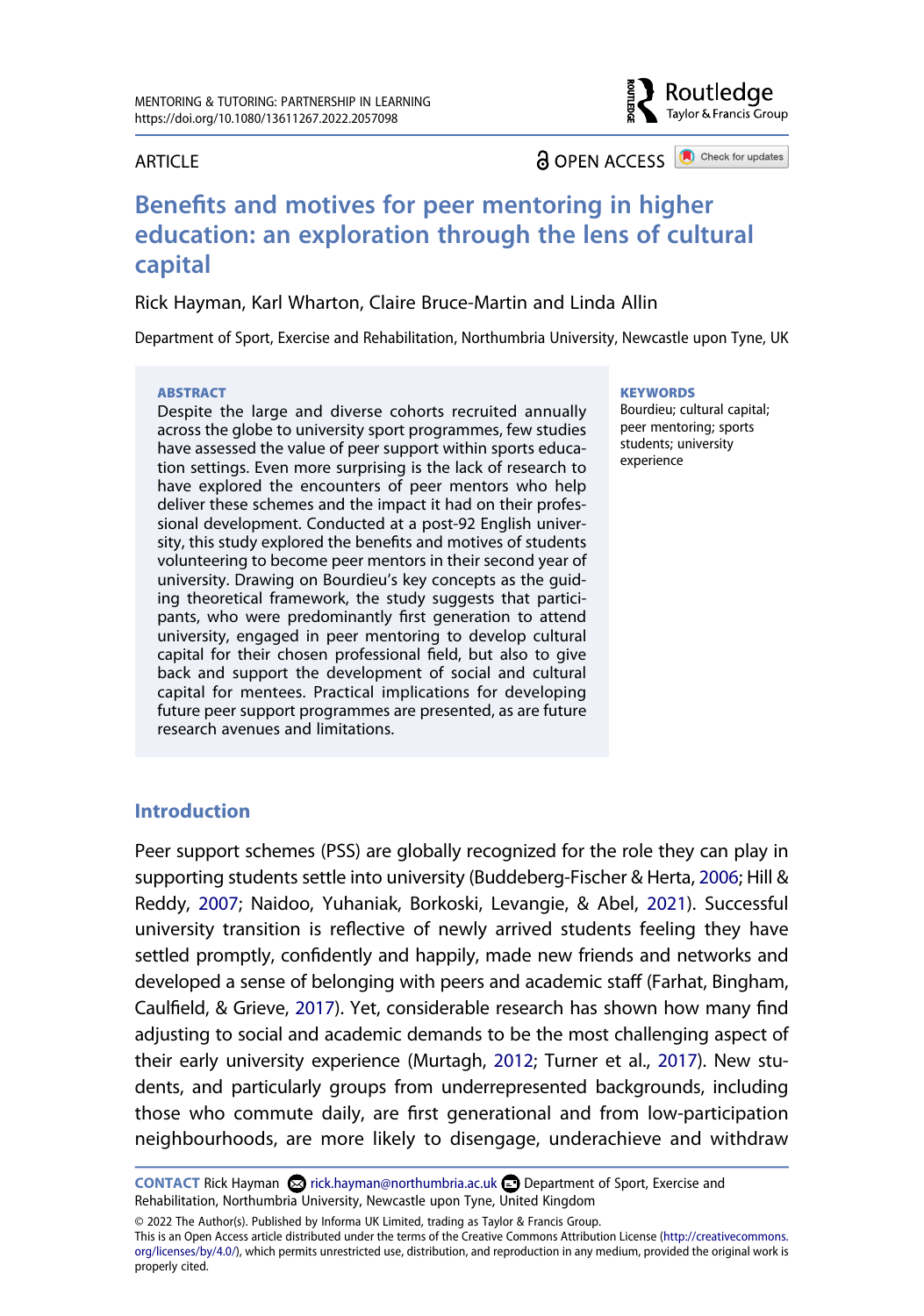#### 2  $\left(\rightarrow\right)$  R. HAYMAN ET AL.

<span id="page-2-10"></span><span id="page-2-6"></span><span id="page-2-2"></span>from their higher education (HE) studies if they feel unsupported and when their expectations are only partially addressed (Byrne et al., [2012](#page-16-3); Thomas, [2012](#page-18-1)). There is further evidence that many enter their studies lacking understanding of what HE level learning entails (Allin, Coyles, & Hayman, [2017](#page-15-0); Gamache, [2002](#page-16-4); Lowe & Cook, [2003\)](#page-17-2), as well as feeling underprepared for the teaching and assessment methods they are likely to face (Allin et al., [2017](#page-15-0); Farhat et al., [2017](#page-16-2)).

#### <span id="page-2-0"></span>*Literature review*

<span id="page-2-7"></span><span id="page-2-3"></span>Studies spanning several decades highlight the many benefits that PSS can offer in helping students to integrate academically and socially into university life (Goodman-Wilson, [2021](#page-16-5); Hillier, Goldstein, Tornatore, Byrne, & Johnson, [2019](#page-16-6); Naidoo et al., [2021](#page-17-0)). Collings, Swanson, and Watkins [\(2016](#page-16-7)) found peer mentored first year psychology students were less likely to consider leaving university and encounter mental health issues than non-mentored peers and Foy and Keane ([2018](#page-16-8)) revealed how a PSS provided a platform for first year human biology and biomedical science students to reappraise their expectations of university and to develop a course identity and belonging. Ragavan [\(2014](#page-17-3)) showed how a PSS helped with reducing attrition rates, supporting integration and creating a sense of community for international students at an English university.

<span id="page-2-12"></span><span id="page-2-8"></span><span id="page-2-5"></span>A criticism of this literature has been the tendency to investigate experiences from the mentee perspective. However, a number of recent studies now demonstrate the academic, personal, professional and social benefits that undertaking a peer mentoring role can provide including Haber-Curran, Everman, and Martinez [\(2017](#page-16-9)) and Larose ([2013\)](#page-17-4) who found the mentor role helped students to develop self-development, career awareness, self-efficacy, teamwork and organisational skills and Maccabe and Fonseca [\(2021](#page-17-5)) who showed the main attribute peer mentors valued was in helping to support their peers sense of belonging.

<span id="page-2-13"></span><span id="page-2-11"></span><span id="page-2-1"></span>Rangel et al. [\(2021](#page-17-6)) found 16 undergraduate student mentors who supported an afterschool STEM program for underrepresented elementary schoolboys over three semesters did so for both intrinsic and extrinsic motives. Booth, Merga, and Roni ([2016](#page-15-1)) showed how peer mentoring exposed postgraduate students to a range of new disciplines, created additional opportunities for professional networking and supported their social needs and project management skills.

<span id="page-2-15"></span><span id="page-2-14"></span><span id="page-2-9"></span><span id="page-2-4"></span>Connolly [\(2017\)](#page-16-10) explored the experiences of first-generation undergraduate students who undertook a peer mentoring role, finding it improved their leadership, confidence, problem solving and time management. Karcher, Nakkula, and Harris ([2005](#page-17-7)) found high school students who undertook mentoring roles exclusively for self-enhancement purposes were more likely to have unsuccessful relationships with their mentees whilst Shotton, Oosahwe, and Cintrón ([2007\)](#page-17-8) showed how positive peer mentoring relationships failed to materialise when mentees perceived their mentors as being involved for solely self-serving reasons. West, Jenkins, and Hill [\(2017\)](#page-18-2) reported how student peer mentors at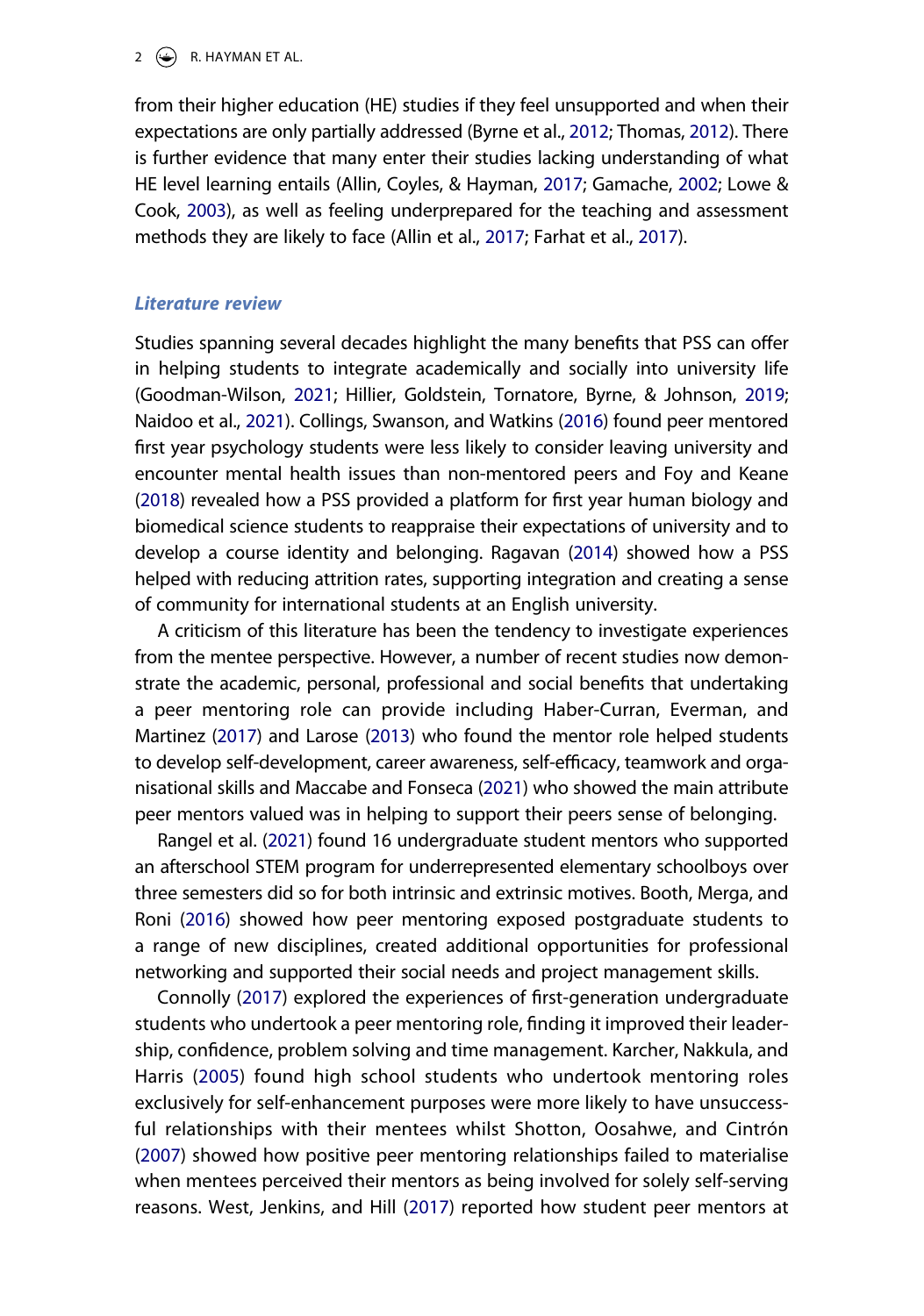<span id="page-3-3"></span>a United Kingdom (UK) university found the role complimented their leadership, critical reasoning, listening, explaining, presenting and questioning skills. Griffin, Mello, Glover, Carter, and Hodapp ([2016](#page-16-11)) explored the motivations and experiences of 17 university students who acted as peer mentors for post-secondary peers with intellectual and developmental disabilities, finding it improved their teamwork skills, resilience and community involvement.

## *Theoretical framework*

<span id="page-3-2"></span><span id="page-3-1"></span>Due to Bourdieu's notable works in the sociology of education and his concerns with social class and social reproduction (Bourdieu & Passeron, [1990\)](#page-16-12) we have chosen to analyse the findings of this study through his conceptual tools of habitus, capital and field (see Grenfell, [2008](#page-16-13)). The concept of habitus refers to a system of dispositions through which someone perceives and acts – that is, schemata or ways of being that are acquired through social conditioning and internalised through life experiences. The type of dispositions acquired are related to the kind of positions a person lives through and their 'capital' or resources (cultural, social, symbolic or economic) gained and which have value in a particular social 'field' of structured social relations.

<span id="page-3-0"></span>Bourdieu was particularly concerned with inequalities of power and proposed that the amount of capital one possesses ultimately influences the position gained within a social 'field' where particular dominant forms of capital and habitus are valued and which are always in a state of struggle or contestation (Bourdieu & Lacquant, [1992](#page-16-14)). For example, university involves gaining and converting capital through acquisition of appropriate educational qualifications and the appropriate finance, but university success also involves being able to make the best of the opportunities and learning offered in order to gain a good degree. Whilst the relationships between habitus, capital and field are intertwined, in this study we focus on the concepts of social and cultural capital as we seek to understand the benefits of voluntary peer mentoring.

<span id="page-3-7"></span><span id="page-3-6"></span><span id="page-3-5"></span><span id="page-3-4"></span>Bourdieu's concepts have been applied in the volunteering literature, in relation to understanding social class distinctions in volunteers (Storr & Spaaij, [2017\)](#page-17-9) and how volunteers develop forms of social capital, or valuable and beneficial social networks, through their volunteering (Harvey, Lévesque, & Donnelly, [2007](#page-16-15); Kay & Bradbury, [2009\)](#page-17-10). Social capital has also been used as a framework to understanding coaching mentor relationships (Sawiuk, Taylor, & Groom, [2018](#page-17-11)) but has been less applied in the peer mentoring literature. More recently, studies have explored and highlighted the value of peer mentoring in developing social capital at secondary school level (e.g. Wexler, [2020\)](#page-18-3), which is beneficial primarily for the mentee. Arguably, peer mentoring schemes in HE could be considered volunteering opportunities for those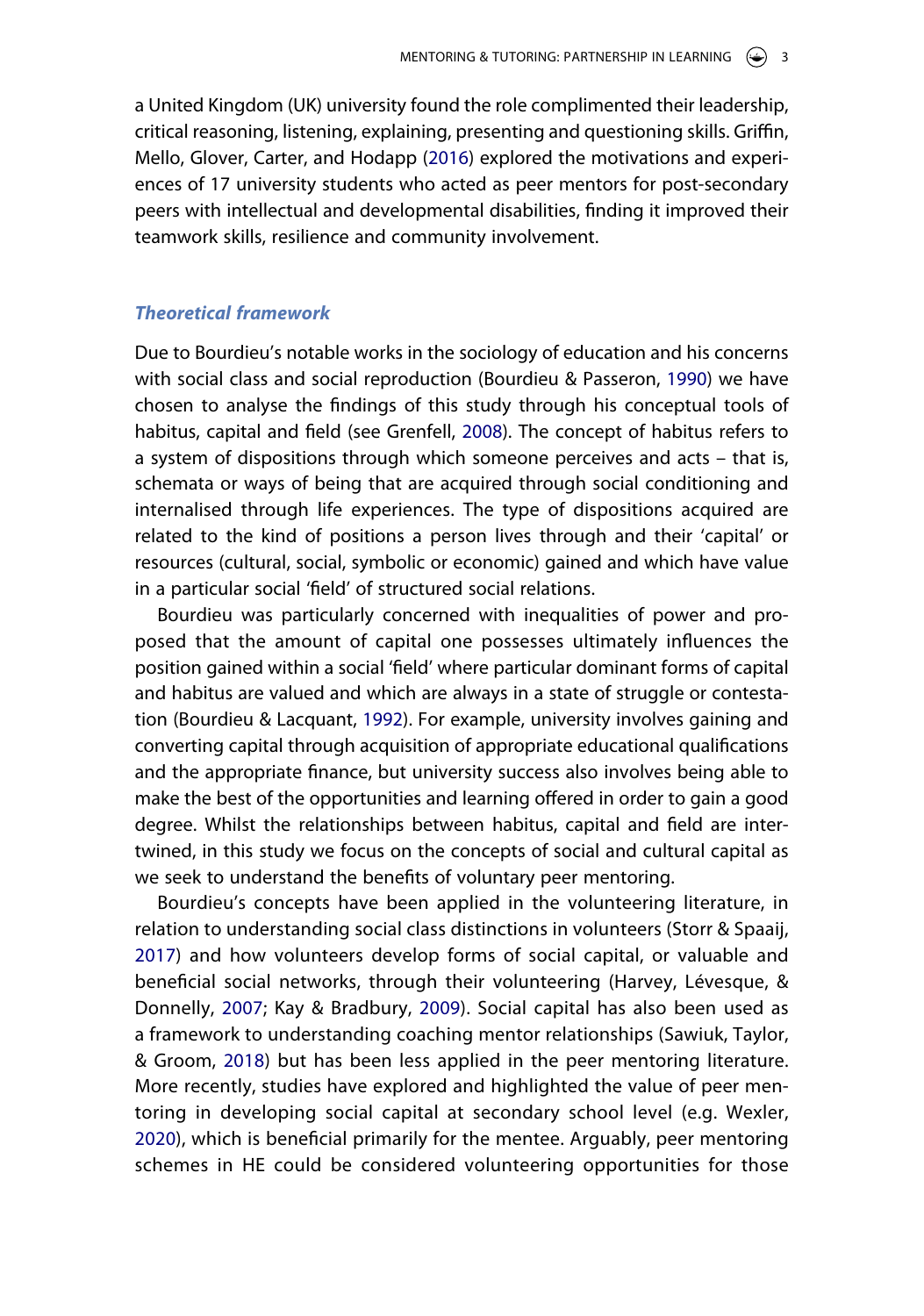$4 \quad \Leftrightarrow$  R. HAYMAN ET AL.

mentors who apply and are also potentially beneficial relationships between mentor and mentee that can be valuable for developing forms of capital for both participants.

<span id="page-4-0"></span>Bourdieu's notion of cultural capital is also particularly pertinent to this study on peer mentoring in that it originated as a way of understanding 'the specific profits which children from the different classes and class fractions can obtain in the academic market' (Bourdieu, [1986](#page-16-16), p.17). Cultural capital may be embodied (through the development of embodied dispositions), objectified (in the form of cultural goods) and institutionalized, in the form of educational qualifications and credentials. It is also the case that cultural capital can be converted, for example into economic (or financial) capital through success in the job market. Cultural capital is proposed as being transmitted initially through the family, who pass on their values and knowledge, often unconsciously, to their offspring – for example, in the value they place on reading, education, theatre going, sport, confident forms of speaking, behaving or dressing.

<span id="page-4-3"></span><span id="page-4-1"></span>According to Bourdieu, the education system is based on the assumption of the possession of cultural capital, which, for students from lower social class backgrounds – or families where there has been no previous experience of university education – may be lacking. This often means that children from such backgrounds are disadvantaged (Sullivan, [2001\)](#page-17-12), may be more likely to feel they lack the right behaviours, skills or ways of interacting necessary for university success, or may face adjustment challenges (Ivemark & Ambrose, [2021](#page-17-13)). Bourdieu's theory on reproduction through education has been subject to critique and may be an oversimplification in how habitus and capital are accumulated and valued (e.g. Nash, [1990](#page-17-14)). However, in this study we suggest his concepts have potential value in understanding the benefits of activities such as peer mentoring.

## <span id="page-4-2"></span>*Study aims and objectives*

Undertaking a mentee or mentor role can be a valuable undertaking for university students (Rangel et al., [2021](#page-17-6)). But despite the large and diverse cohorts recruited each year to UK HE sport programmes, few studies have evaluated the efficacy of peer support schemes within sports education settings. Even more surprising is the limited research to have explored the motives of peer mentors who help deliver these schemes and the influence upon their professional development. Whilst recent growth in studies exploring peer mentors' experiences is an encouraging step forward, many are atheoretical and use only North American participants from across a narrow range of subjects. Using Bourdieu's theoretical concepts, the aim of this qualitative study was to explore the motives of undergraduate sports students for engaging in a peer mentoring opportunity and the benefits they gained from this experience.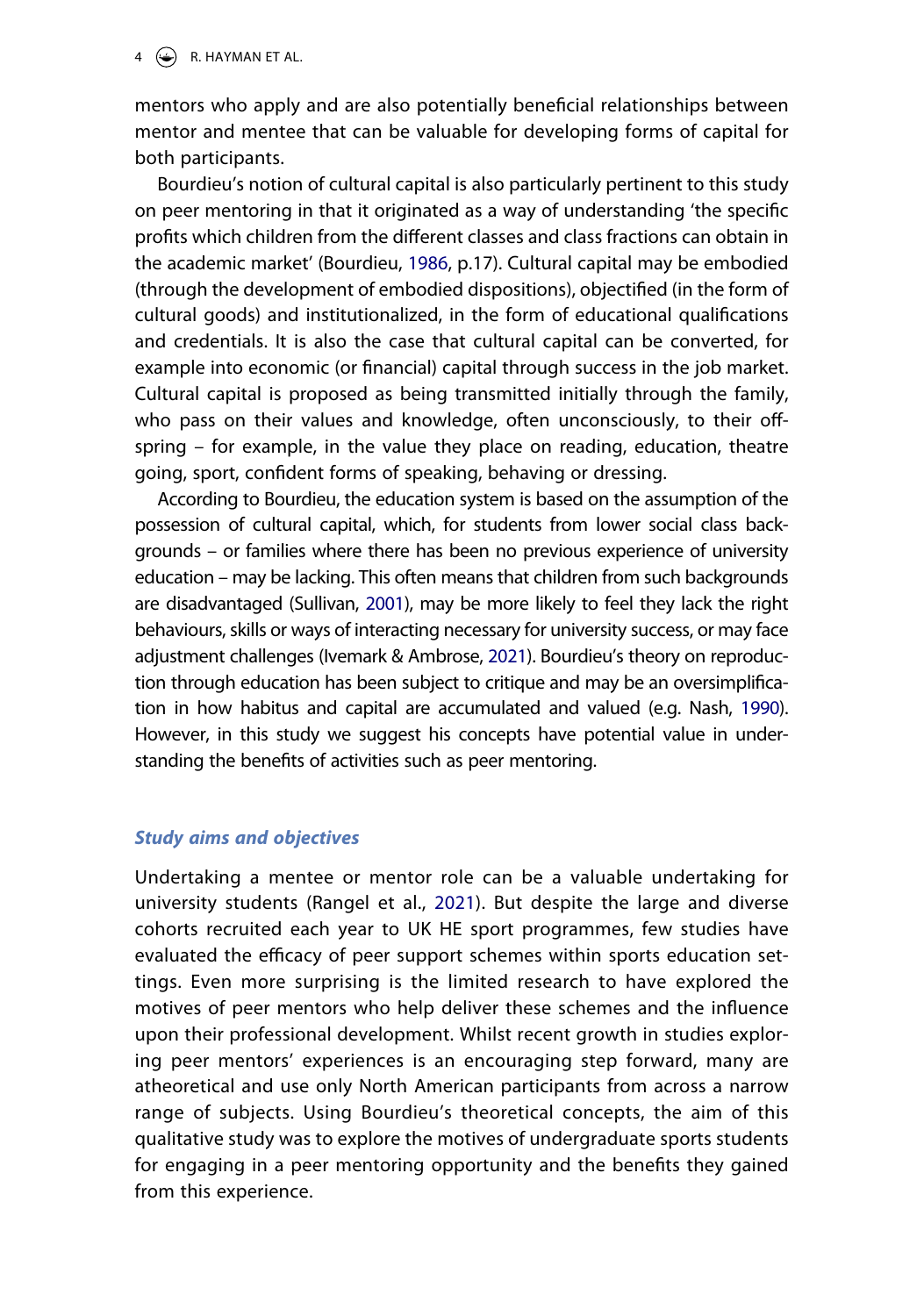#### *Organisational context*

This study was conducted at a post-92 English university (hereafter referred to using the pseudonym MWH). The origins of MWH are rooted in the need to provide practical and vocational education and this remains a core feature of its current provision. MWH is nationally renowned for teaching excellence and ensuring fair access and reducing educational inequality are underlined as key strategic outcomes in its 2020–21 to 2024–25 Access and Participation Plan. When compared with the national HE sector, MRH has traditionally recruited higher student numbers from underrepresented backgrounds, although this figure has fallen slightly since 2015. MWH has long encountered retention and progression issues with first year sport student cohorts, particularly those characterised as having entered from backgrounds not typically considered traditional, including those who enrol with vocational qualifications, are from low-income families, are the first in their family to enter HE or who come from neighbourhoods where HE is not a common destination (Crosling, Thomas, & Heagney, [2008;](#page-16-17) Turner et al., [2017\)](#page-18-0).

## <span id="page-5-0"></span>*Peer mentoring scheme format, recruitment and training*

In recent years, MWH has had a small number of PSS operating at departmental levels (e.g. Nursing, Midwifery and Health) which were designed to aid student transition and integration into university. The aim of the sport PSS was to further support first year sports students to transition confidently and promptly into university life and acquire the study and transferable skills needed to successfully complete a sport degree. The PSS schedule was developed by the first author as a series of four separate 60-minute timetabled workshops during the academic year 2019–2020. Each workshop was delivered face-to-face by a second-year peer mentor in a supportive and informal setting. Session one took place in mid-October 219 and provided advice for settling into university life. Session 2 was in mid-November 2019 and focussed on preparing for assessment. Session 3 occurred in early February 2020 and focussed on developing study skills (e.g. paraphrasing and referencing). Session 4 took place in early March 2020 and explored lessons learned during the first year at university and guidance on preparing for year two and beyond. All face-to-face sessions were delivered in small groups with an approximate ratio of 15 students to one peer mentor.

Peer mentor recruitment began in late September 2019, with all second-year undergraduate sports students receiving a recruitment email to their university accounts. This briefly outlined the PSS objectives and defined the peer mentoring role and boundaries should they accept the invitation. In total, 10 second year undergraduate sport students were recruited, trained as peer mentors and completed the role. All peer mentors completed a three-hour face-to-face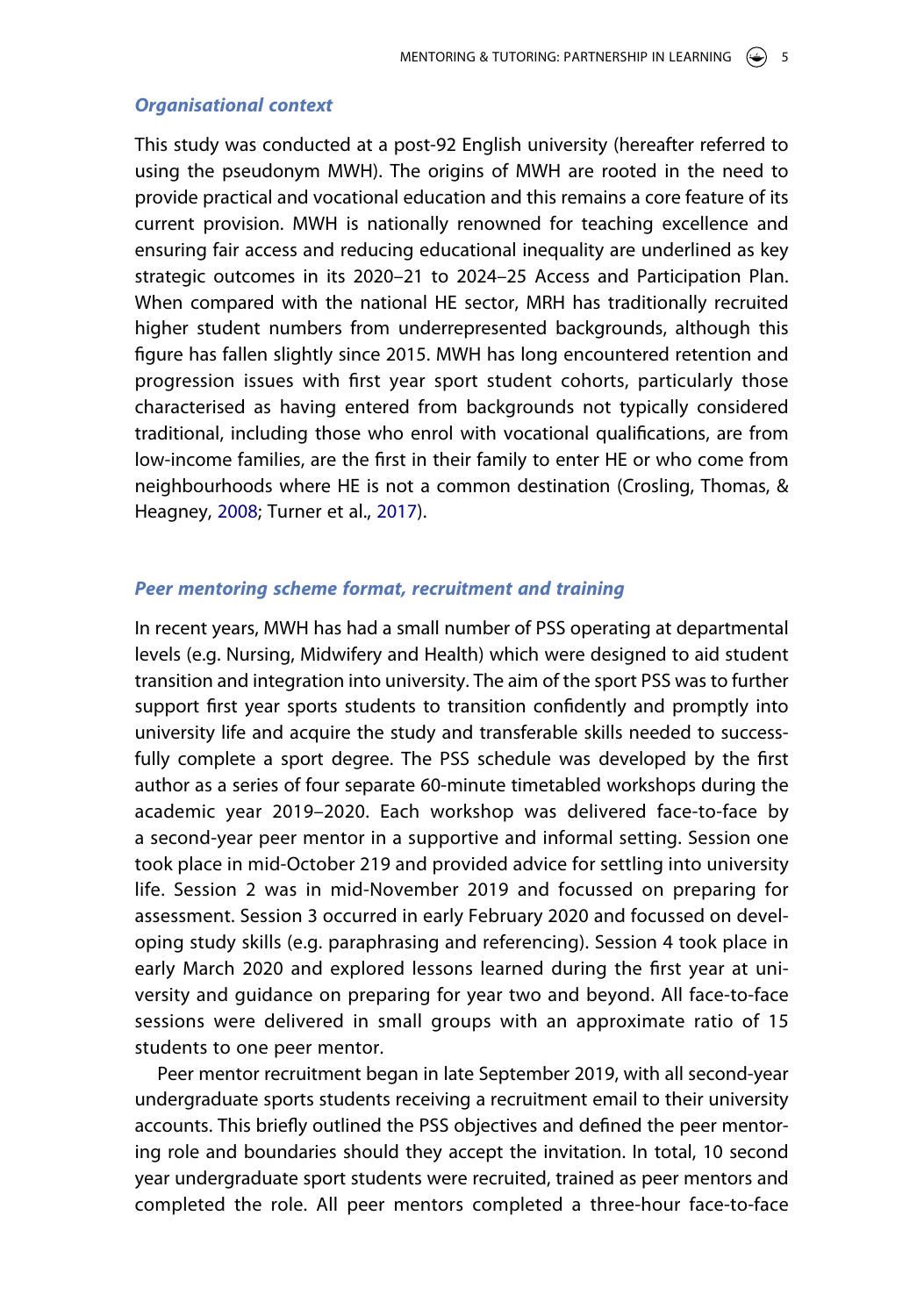$6 \quad \Leftrightarrow \quad R$ . HAYMAN ET AL.

training programme in early October 2019. This training was delivered by the first, second and third authors and overviewed facilitation skills, interactive delivery methods, managing group dynamics, effective questioning, session structure and producing resources to fit the needs of students. The session underlined how peer mentors were expected to facilitate and not teach, be active listeners, offer reassurance and to share personal insights in a welcoming and positive environment. A peer support organisational site was created within Blackboard Ultra by the first author. This online repository housed a central bank of adaptable resources to assist with session planning and delivery and was accessible to all mentees and peer mentors.

## **Methods**

## *Participants*

A self-selecting sampling approach resulted in six of the 10 full-time second year sport students who undertook the peer mentoring role agreeing to participate within this study (male  $= 1$ ; female  $= 5$ ; mean age  $= 19.7$ ). Five of the sample were the first from their immediate family (e.g. parents and siblings) to attend university, four had completed a Business and Technology Education Council (BTec) sport qualification either at college or school sixth form, two had completed A levels and three were living at home and commuting daily to university.

## *Design and procedure*

In this qualitative study, six participants completed online semi-structured interviews during December 2020 using Microsoft Teams. Every interview lasted approximately 20 minutes and was undertaken by the second author at a convenient time for each participant. The interview schedule was pilot tested with a peer mentor who did not Wish to participate in the study. This confirmed an approximate completion time of 25 minutes, with all wording considered understandable for second year undergraduates. A copy of the final interview guide is available on request from the first author.

<span id="page-6-0"></span>It is important when undertaking qualitative interviews for the interviewer to quickly build trust and rapport with consenting interviewees, so that they feel reassured and relaxed to freely discuss appropriate topics. The interviewer had experience of undertaking qualitatively based HE pedagogic research which helped to establish positive bonds with participants (Patton, [2002](#page-17-15)). They took the role of 'active listener' during interviews to assist participants in telling their peer mentoring accounts in their own particular manner. Every attempt was made to understand the unique experiences of each participant rather than following a standardized list of questions. Using open-ended questioning, the first stage of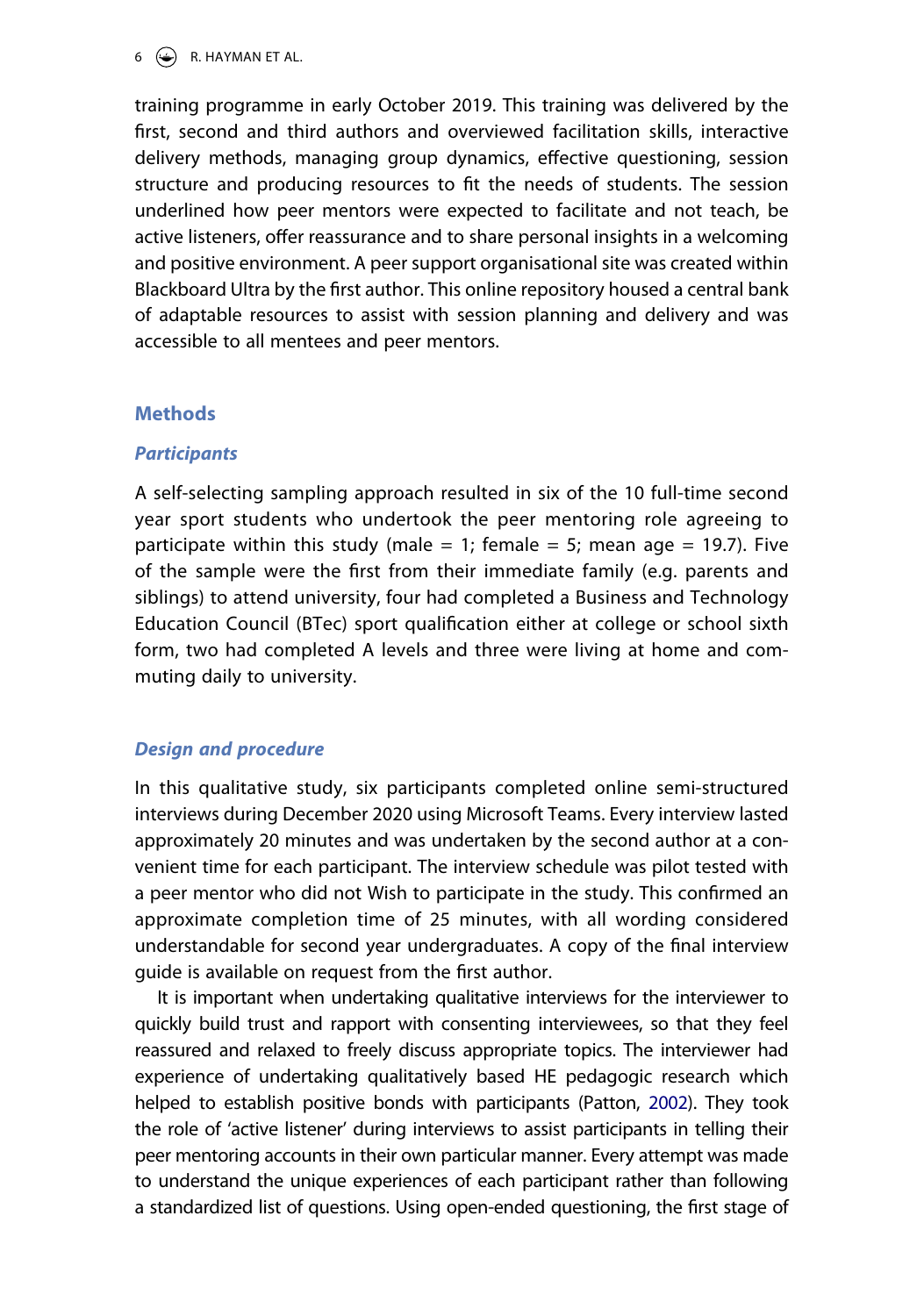each interview unpacked participants' motivations for undertaking the peer mentoring role. In the second stage, questions explored their experiences of being peer mentors and the impact of doing so on their professional development.

<span id="page-7-3"></span>To draw greater depth and meaning from responses, questions when necessary were supplemented by probes (Smith & Osborn, [2003](#page-17-16)). This enabled the direction of interviews to be guided by participants, rather than dictated by the schedule, and made it possible to follow up any additional information discussed (Smith & Osborn, [2003](#page-17-16)). Example interview questions included 'what were your reasons for undertaking the peer mentoring role', 'discuss the impact being a peer mentor has had on your level five university experience' and 'what would you say your key highlights of being a peer mentor were'. This flexible questioning approach supported participant centeredness, making it possible to follow up conversations where appropriate (Lincoln & Gubba, [1985\)](#page-17-17).

#### <span id="page-7-1"></span>*Analysis*

<span id="page-7-2"></span><span id="page-7-0"></span>In line with guidelines published by Braun and Clarke [\(2020\)](#page-16-18), each interview was recorded, transcribed verbatim and analysed through reflexive thematic analysis. In the first phase of analysis (data familiarisation and writing familiarisation notes), each transcript was read multiple times by the first and second authors, with notes reflecting theme statements and their meanings placed within margins (Patton, [2015](#page-17-18)). The next stage involved the same authors independently annotating each interview transcript with their personal interpretations of the data. Thematic coding employed an inductive approach to allow for themes to be generated from initial coded data. Primary associations and connections based on similarities and patterns between derived themes were made, resulting in the creation of two main themes. Once complete, direct quotes representing each theme were selected.

The final stage involved developing written accounts from identified themes which were reviewed and redrafted several times by the first and forth authors. The fourth author acted as a critical friend to the first author during the latter analysis stages by challenging initial data interpretations through critical feedback. This was an iterative process and resulted in some minor changes in categorization. For example, the early themes of 'mentoring role as a platform for personal and professional growth' and 'moral duty to provide institutional citizenship' were changed to 'mentoring role as a platform for developing cultural capital' and 'moral duty to support the social and cultural capital of mentees'.

## *Trustworthiness and credibility*

Six weeks post-interview, each participants undertook a brief member checking telephone conversation with the first author to establish if they were satisfied that the proposed findings were accurate reflections of their peer mentoring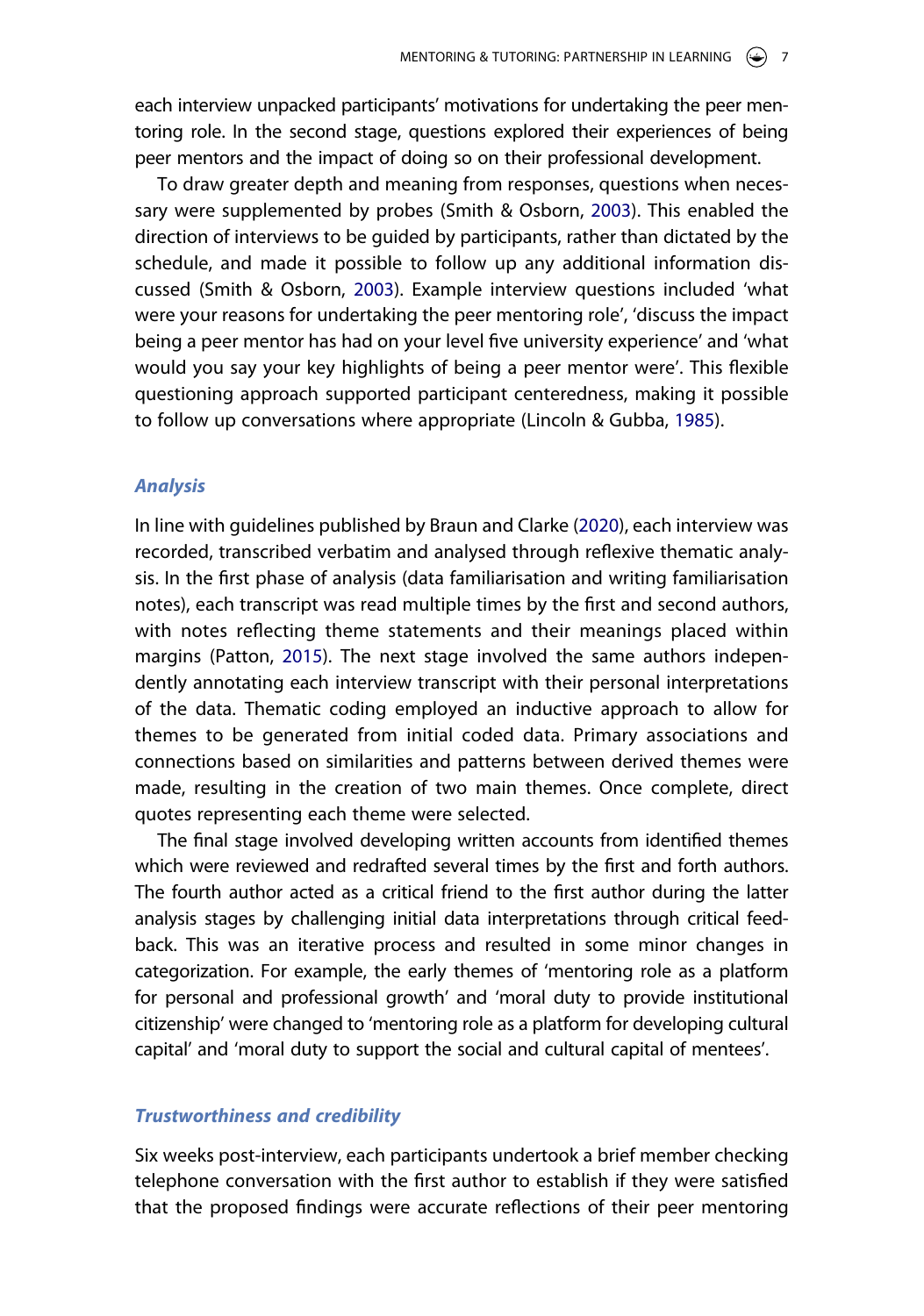$8 \quad \Leftrightarrow \quad R$ . HAYMAN ET AL.

experience. This process reduced ambiguity, increased response validity and enabled participants to add things they may have forgot to initially mention (Lincoln & Gubba, [1985\)](#page-17-17). Additionally, the author discussions and ongoing communications through the coding process further strengthened confidence of the findings (Rose & Johnson, [2020\)](#page-17-19).

## <span id="page-8-0"></span>**Results**

The study findings are presented under two key themes which reflect the motives and benefits of the study participants.

## *Theme 1: mentoring role as a platform for developing cultural capital*

All study participants enjoyed undertaking the peer mentoring role, explaining how it helped develop a range of transferable skills. They particularly talked about how the role helped improve their confidence, leadership, time management, digital literacy, communication and networking skills, similar to the findings of Connolly [\(2017\)](#page-16-10).

*I improved my communication skills, time management, and how to conduct yourself and present yourself in front of others. (P1)*

*Doing this scheme has improved my self-esteem and confidence as well as my outlook on what you can achieve. You could see the opportunities that it provided for you to develop. (P2)*

*I* just think it is another good experience at uni that is offered to you, so why not take it. *You know it looks good on your CV for when you are applying for other things and then it obviously improves a load of skills, like communication, punctuality, confidence, teamwork and things like that. (P3)*

In identifying the types of skills they developed, participants were recognizing how they were important for personal development. At the same time, they indicated that these were not just tangible skills, but also embodied behaviours such as 'confidence' and 'how to conduct yourself'. Mentors recognised the value of these skills as additional resources that would enhance their curriculum vitae (CV) and, as P3 identified, be helpful in obtaining a job. As such, we suggest they saw peer mentoring, in part at least, as a means of developing additional cultural capital which was relevant for its convertibility in the job market.

The type of skills developed in peer mentoring were also specifically relevant to teaching. This was significant, in that almost all the mentors were sport students who had decided already to pursue careers in teaching, specifically in physical education (PE). Mentors especially gained from learning about and testing a series of inclusive and student-centred approaches. For example, time in the peer mentoring workshop was mainly spent completing hands-on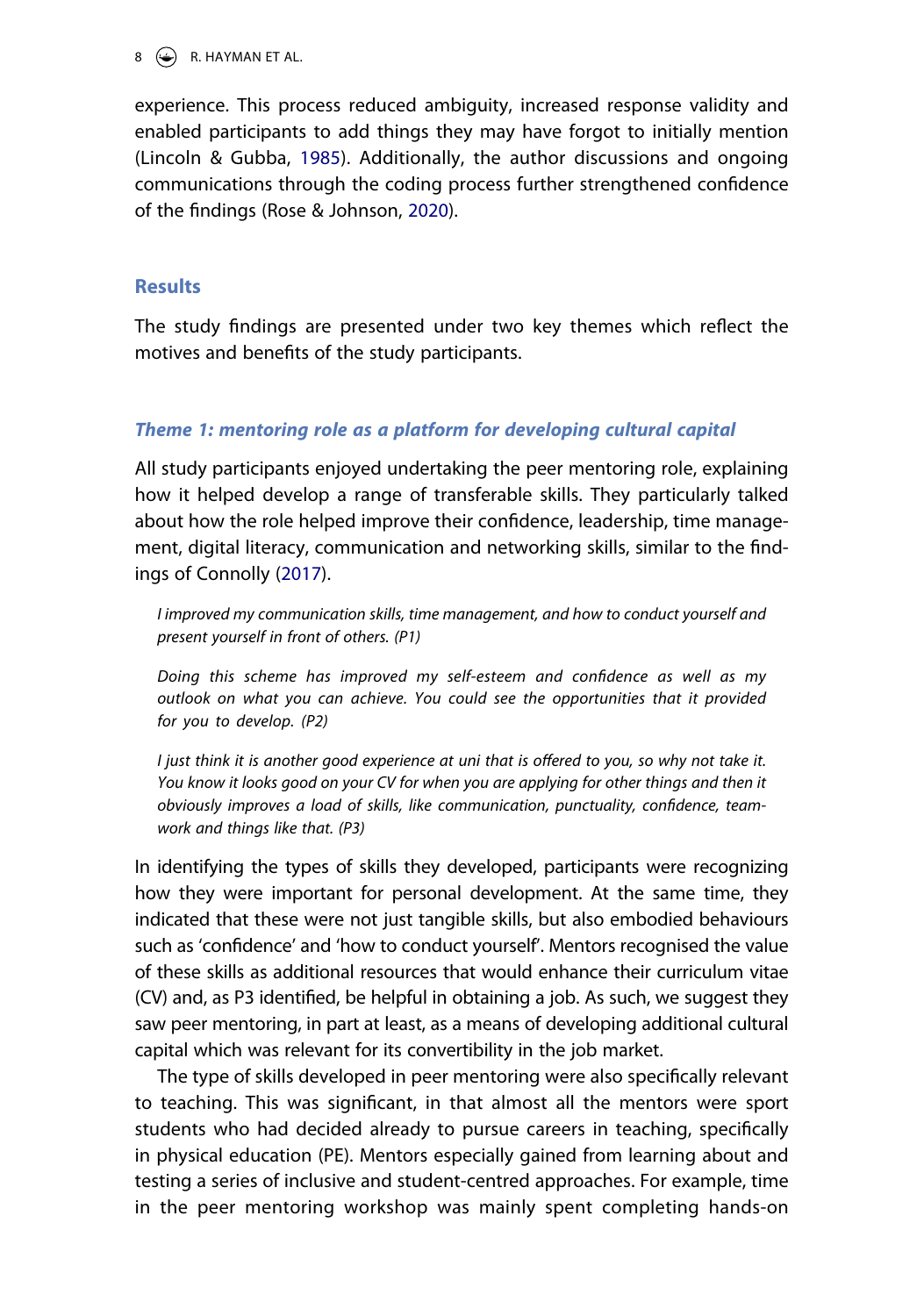learning rather than mentees passively receiving information from mentors. Mentors supported their mentees to solve problems, communicate ideas and to share and reflect upon practical examples and personal experiences through individual tasks and small group discussions. The value of these teachingspecific mentoring experiences to mentors are outlined below:

*I have developed how I present myself in front of a class, how I keep them engaged, get them involved. Some of them did not want to speak out or engage and it was finding the different ways to allow them to speak out. So, I did stuff like post-it notes on the wall, write questions on the post-it notes and share so it engaged them and allowed them to have a group discussion. (P1)*

*I* feel *I* learned on the job to make my sessions more interactive. I realised it was not just *giving everyone else the information and boring them. It was not a simple them asking questions to each other, putting PowerPoint on the screen and everyone looking at it. I became more confident and got to know my class as much as possible. I would ask loads of questions and get them to interact as much as possible. (P5)*

*When we planned the sessions, we tried to do a range of activities rather than just giving the information. We used video analysis, so we would watch a video and then note things down. We also did group as well as individual work. (P6)*

<span id="page-9-0"></span>What was evident through this was that mentors were learning and adjusting to, both consciously and unconsciously through their experiences, the kinds of effective practices and embodied dispositions such as confident selfpresentation (Bourdieu, [1977\)](#page-16-19) consistent with good teaching and learning. P4 explicitly made the connection between the development of these skills and its value for their future aspiration as a PE teacher.

*I* want to be a PE teacher when *I* am older. So, it (peer mentor role) has helped challenge *me like to talk in front of a class and prepare sessions. (P4)*

It was also notable that engagement in the mentoring training and implementation improved participants' awareness of day-to-day pastoral issues which mentees were likely to encounter or were relevant to teaching. For example, participant 1 said:

*Doing the role made me realise there is a lot more behind working in education than just teaching that subject. There is the emotional side, the mental health and wellbeing, there is a lot more that comes into it that students need support with.*

As such, it may be argued that mentors were developing both overt teaching skills, but also a deeper understanding of professional values and the 'rules of the game' (Grenfell, [2008](#page-16-13)) associated with working in education and the more hidden cultural knowledge and ethics of care.

The mentors specifically talked positively about the value of mentoring in shaping their employability credentials and career prospects. During consequent teacher training interviews, for example, mentors indicated that they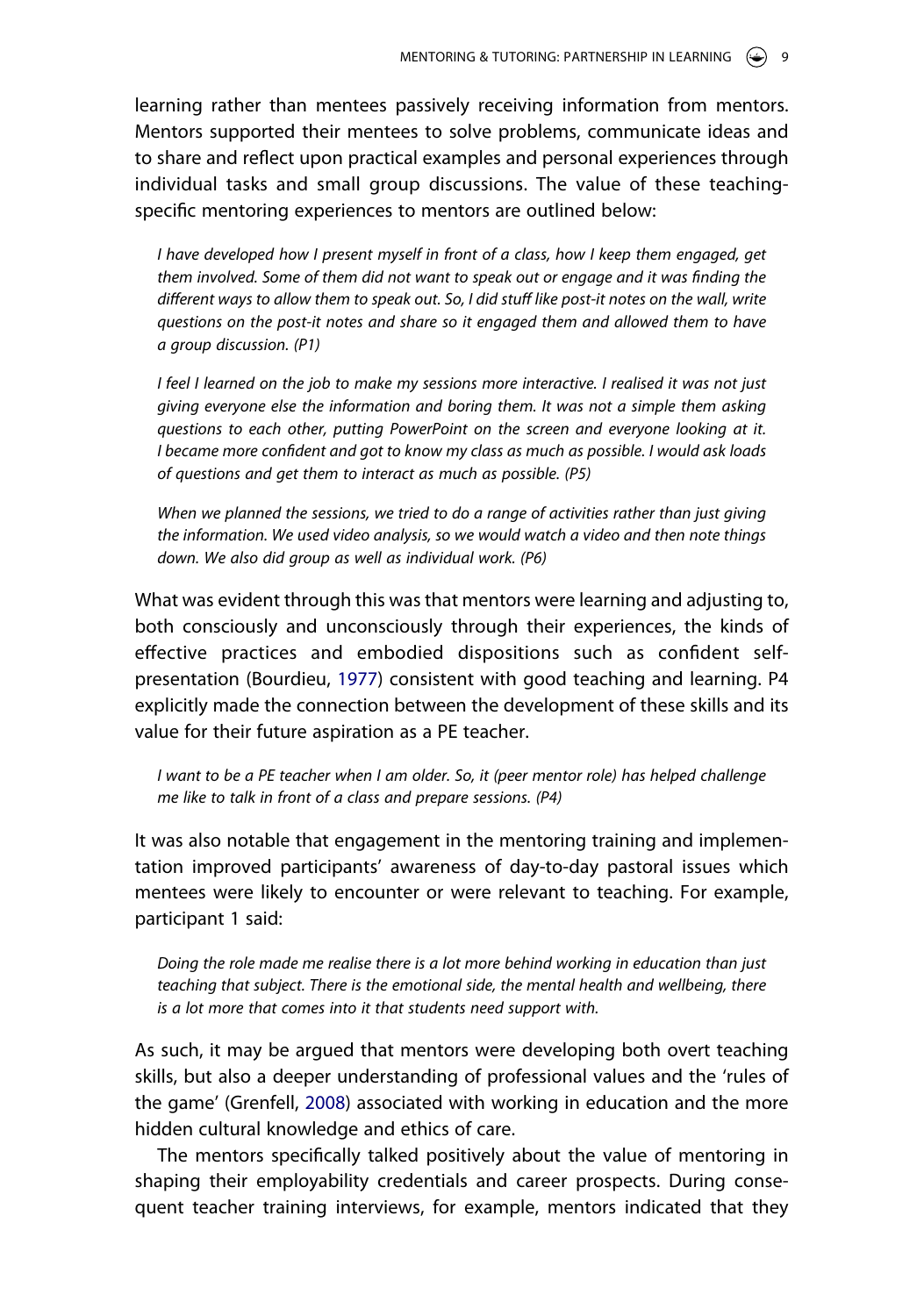10  $\left(\frac{1}{2}\right)$  R. HAYMAN ET AL.

were often questioned about any previous teaching encounters, with most mentioning their peer mentoring role. These exchanges were generally well received by panel members at Postgraduate Certificate in Education (PGCE) interviews. As reflected in the below passages, peer mentoring was viewed as cultural capital which was valued for accessing the professional teaching field.

*I have applied to do a PGCE and I spoke a lot about doing this peer assisted learning role when I was interviewed and how I definitely think it helped me develop my teaching skills. (P1)*

*Being a mentor opens doors especially if you are going into a teaching profession. It was one of the main things I talked about in my PGCE interview. (P3)*

*Doing this mentoring has given me more experience to literally just develop as a person, develop communication, organisation and timekeeping skills. Stuff like that is all going to help in the future when I do hopefully become a primary school teacher. (P5)*

Participants further indicated that the role had helped them to stand out against other candidates applying for teacher training positions, and that they viewed the cultural capital they were developing as valuable for giving what Bourdieu would term 'distinction' in the competition for real or perceived profit in the job market. They discussed how friends studying at other universities had gained teaching related work experience within school settings but how these tended to be shadowing roles with limited responsibility and opportunity to prepare and deliver. Mentors explained this by talking of 'standing out from the crowd' being 'one up' or having the 'edge' on other candidates.

*At the beginning of level six (final year undergraduate), you are applying to all things*  like PGCE's and stuff like that. And I have managed to be successful with getting *accepted and in my interview I talked about the peer mentoring scheme because I put that within my personal statement. They were asking questions about it and I think that probably put me one up from the other interviewees beside me who did not have the opportunity to do this. (P2)*

*It helped me stand out a bit from the crowd in a sense because I think most of the people on my interview did not have experience in a classroom setting and they had all pretty much just coached a wide range of sports so I think doing the role gave me a bit of an edge. (P6)*

## *Theme 2: moral duty to support the social and cultural capital of mentees*

A further key finding was that in explaining their motives for participation, student mentors wanted to fully support newly arrived peers to transition quickly and positively into MWH. Many felt obliged to help and lead by example, having themselves begin their own university journey feeling overwhelmed and under-prepared on entry as first-generation students. This may have been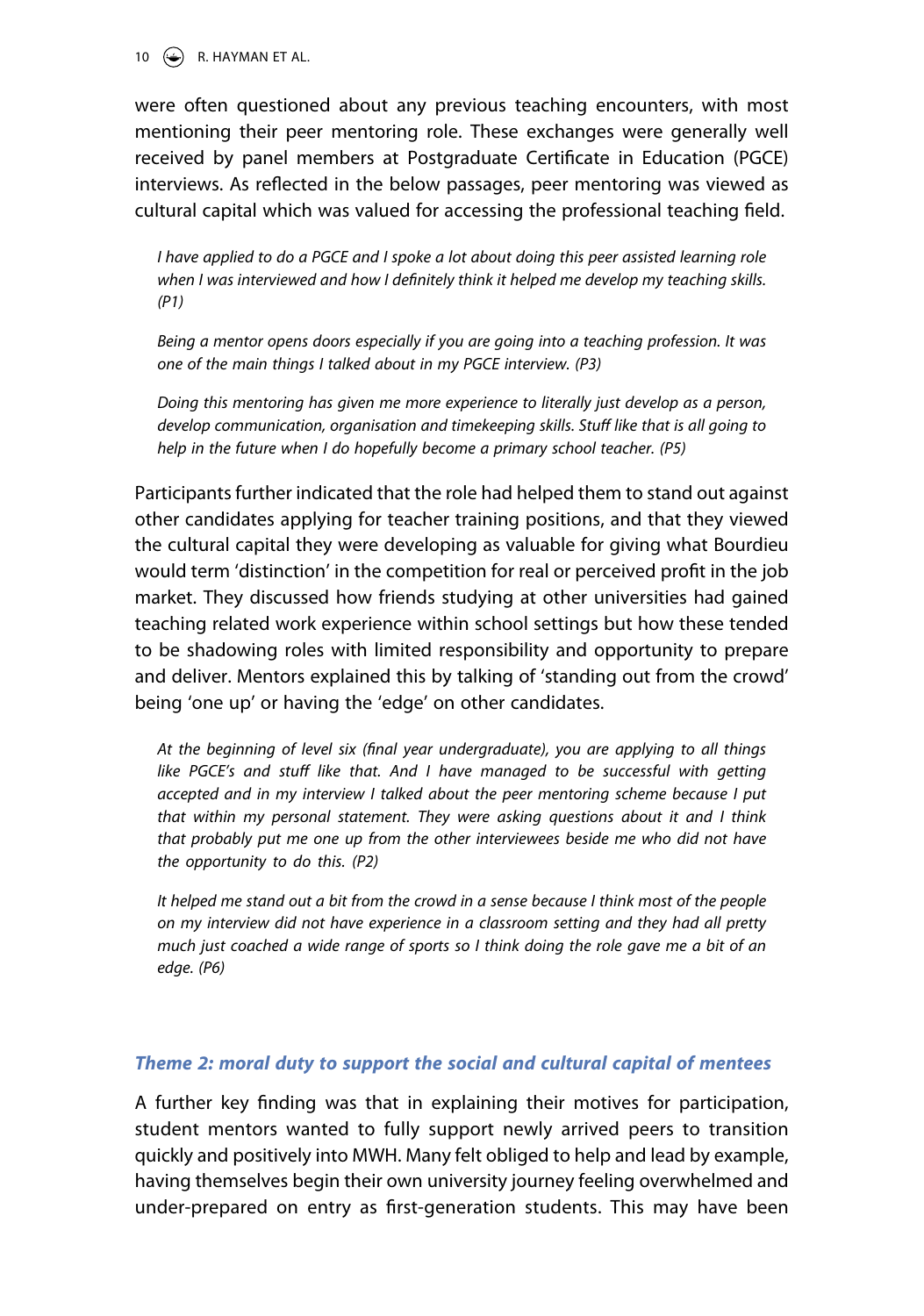through their instinctive feelings of an initial lack of 'fit' between their early habitus and the social and academic norms and values in the socially structured field of university to which they had later adapted (Ivemark & Ambrose, [2021](#page-17-13)).

Participants wanted to make a difference to the people around them, viewing it as their duty to help develop social bonds, strength of character, belonging and the setting of good academic habits and standards with their mentees. Given that almost all were first generation students themselves, using Bourdieu's concepts, this can be interpreted as the mentors having become aware of their own limited cultural capital on entry to the academic field and were keen to help develop the social and cultural capital to support the transition for others who were likely to be from similar background or non-traditional circumstances.

*One of the main reasons that I wanted to be a mentor was to help other students who may have had the same problems as I did in first year. (P2)*

*I* wanted to help them in their first year because I know it is quite a daunting year to come into uni. Especially if you are away from home. So, I wanted to give back and make sure if *they had any questions about any assessments or anything that I could help answer from my own experiences. (P4)*

Participants took comfort in giving back to the university, wanting to make new connections and networks. They were keen to develop friendships with fellow peer mentors who shared similar educational goals and aspirations, but to also fly the flag as outstanding mentors, despite some being nervous as to how to build successful relationships, both with other mentors and their mentees.

*At the beginning I was a bit nervous because like I say I did not know who these students were, I did not know whether they would communicate with me, whether they would listen. (P1)*

Some mentioned their own experiences of peer support as first years and the lasting impact it had on their transition into MWH. They explained how their own peer mentors had inspired them and made them feel special at a time when they felt generally low on confidence and in need of reassurance. It was clear how the peer mentors were now showing the value of social capital, in terms of beneficial relationships which could aid acquisition of institutional cultural capital and how to succeed.

*The peer mentoring I had was very useful and helped me in many ways to get used to university. (P3)*

*I think I have always been someone who likes to help and when the opportunity was there I thought I could help someone because I know having someone my age to help when I was doing it (entering university) helped me. (P6)*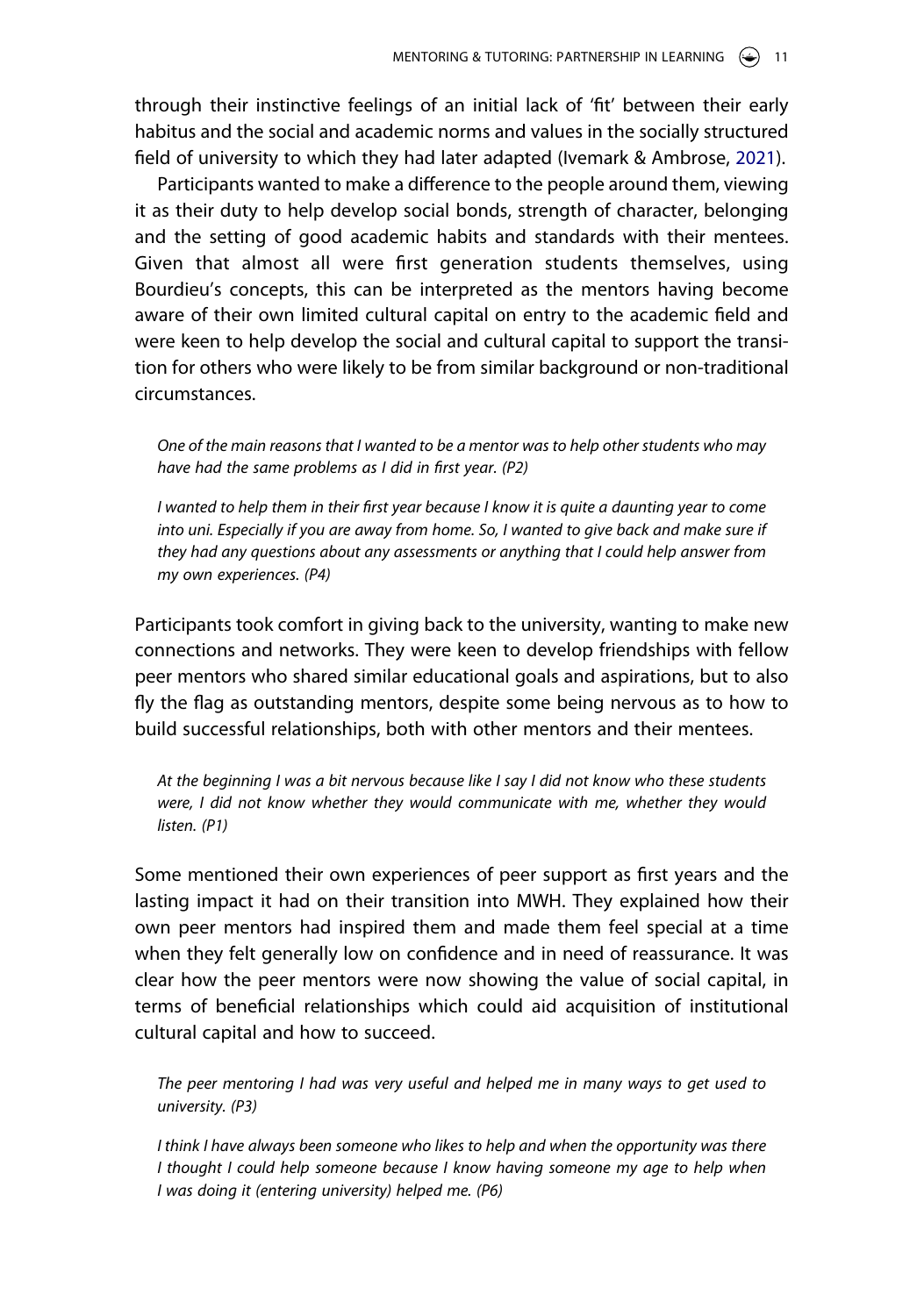## 12  $\left(\rightarrow\right)$  R. HAYMAN ET AL.

Several spoke about having enjoyed supporting mentees to settle into their new surroundings. In doing so, they gave their mentees insight into their own personal experiences of transitioning into MWH which was well received, putting mentees at ease and quickly earning their trust. For They discussed their fears about the transition, workload, independence and responsibility, highlighting and sharing their own lack of the dominant educational capital. Participants were particularly empathetic towards those mentees who had concerns about meeting academic expectations of university or fitting in socially and making new friends.

*I would say from the beginning, especially the first half an hour of the first session you could see students wanted to say things but did not know how to say it, and by the end of it they were just literally saying this is what I need, this is what I am struggling with or we have got this assignment due, what did you do? How did you do that? And I just felt that was a big highlight seeing them quite shy wanting to say something but not knowing how to say it, to by the end of it just literally asking me absolutely anything, whether it was about the accommodation, whether it was about the student nights, whether it was the academic side but that was a really big highlight for me seeing I had helped them to open up. (P1)*

It was really satisfying. Noticing that you are helping people because I think, well a lot of *them told me at the end of it that the lessons did help them, you know improve with their uni, which is good. (P3)*

*It was nice when we came back, I think it was after Christmas, and they said what marks they had for some of their assignments, and none of them had referencing flagged up as something to improve on. I would not take credit for all of it, but I would say that I think us mentors probably did help them feel more confident in their assignments. (P6)*

Generally, participants found their mentees lacked understanding of what university level learning involved and worked hard to fill this knowledge gap. That is, they recognised the cultural gap between school and university experienced by their mentees. This was particularly the case for those who undertook BTec, rather than traditional A level qualifications. For example, participant 2 said:

I *wanted to show them how studying at uni was different to college and sixth form and give some ideas on how they could best make the switch over.*

In the mentoring sessions, participants explained to mentees the main differences between school and further education learning settings compared with those expected in university where study is more student led, research informed and independent. Time was allocated in every mentor-mentee session for further supporting students who may have entered their studies feeling worried by the teaching and assessment methods they were likely to encounter. We suggest that through their building of trusting relationships in this way, mentors supported the development of appropriate social and cultural capital in mentees that would help lead them to university success. We further suggest that this process of cultural capital generation may be reproduced across future cohorts of widening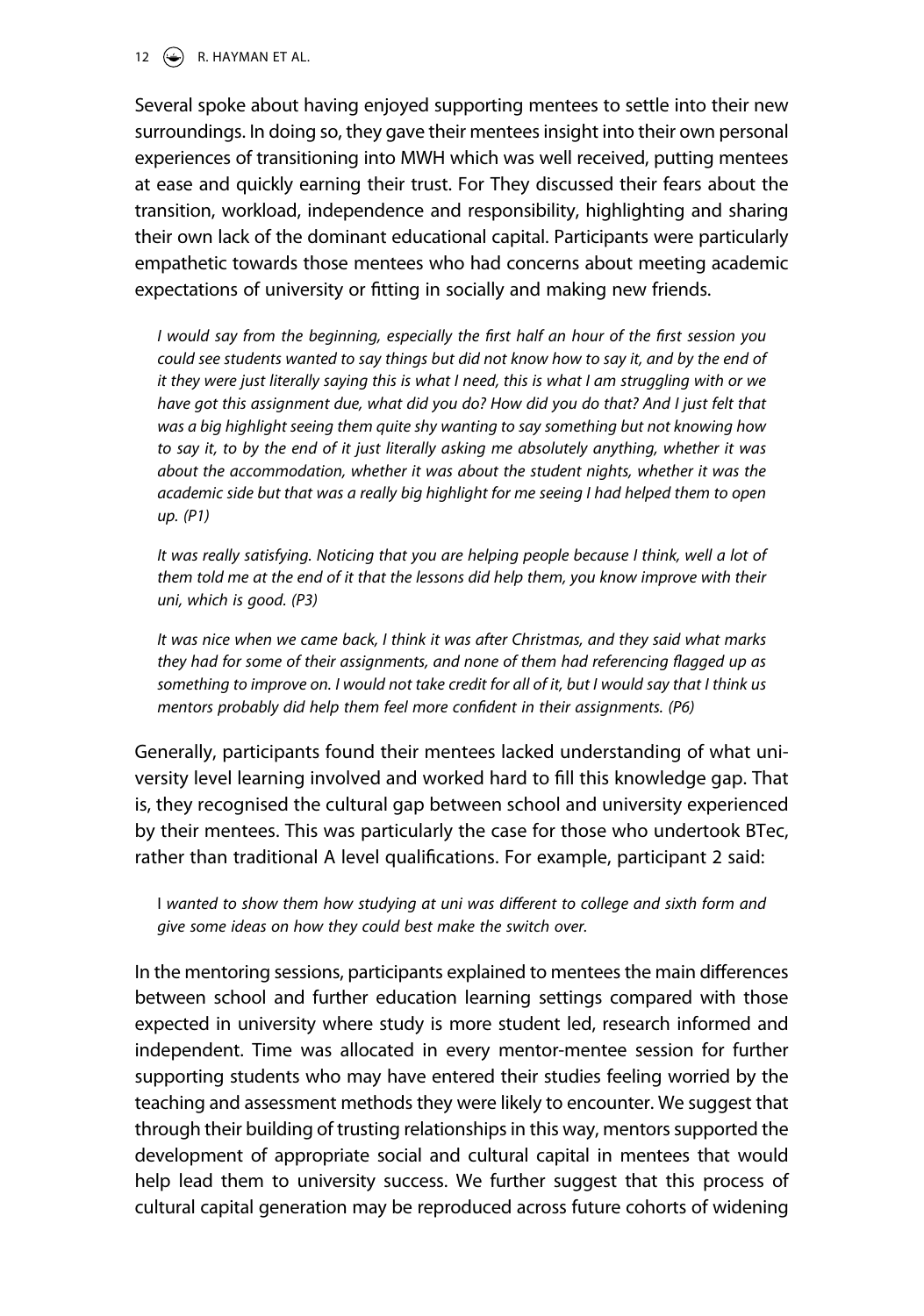participation students who themselves have benefitted from peer mentoring offered by universities, showing the value of ongoing peer support opportunities across the undergraduate curriculum.

## **Discussion**

Using Bourdieu's theoretical concepts, this study explored the motives of undergraduate sports students for engaging in a peer mentoring opportunity and the benefits they gained from this experience. The positive impact of peer support on the retention and success of university students is well supported in the literature (e.g. Collings et al., [2016:](#page-16-7) Ragavan, [2014](#page-17-3)). In recent times though, those without sufficient academic and social support have felt increasingly isolated and emotionally destabilised by their new environment and more likely to fail or withdraw from their studies (Farhat et al., [2017](#page-16-2)). This has particularly been the case for first generation students who may have little insight into the cultural expectations of university or the social networks to ease their transition (Allin et al., [2017](#page-15-0)).

Drawing on the workings of Bourdieu ([1977](#page-16-19), [1986](#page-16-16)), this study highlights how participants on a peer mentoring scheme developed cultural capital, through the gaining of skills, but also cultural knowledge and culturally relevant ways of behaving, teaching and learning, which were valued in education and specifically in the professional field of teaching. In this way they were learning and adjusting to the 'rules of the game' (Grenfell, [2008](#page-16-13)) through acquiring embodied dispositions, professional values and effective practices for success. Students also showed awareness of how their enhanced cultural capital could act as a form of distinction when accessing the teaching profession and supported the conversion of their social and cultural capital into later economic capital.

Mentors formed new networks, both with mentees and fellow peer mentors, developed professionally and gained valuable teaching and resource development experience. By acting as peer mentors, participants were also gaining social capital as humans through helping, supporting and nurturing their mentees and fellow mentors who they felt may have lacked such networks. Most mentors in this study were first generation students. This is perhaps surprising in that most volunteer research highlights how volunteering is typically undertaken by those with already higher levels of capital (Taniguchi, [2012;](#page-18-4) Wilson & Musick, [1997\)](#page-18-5).

<span id="page-13-0"></span>In terms of motives, their actions and behaviours may be explained in two ways. Firstly, they seem to have recognised their own limited cultural capital that research shows often leads to a lack of understanding and awareness of the cultural codes of university and a need for first generation students to adjust (Ivemark & Ambrose, [2021\)](#page-17-13). In adapting to the field they had also recognised how possession of capital alters a person's position in the field (Grenfell, [2008](#page-16-13)). They were aware of the need for accumulation of relevant cultural capital for their future career.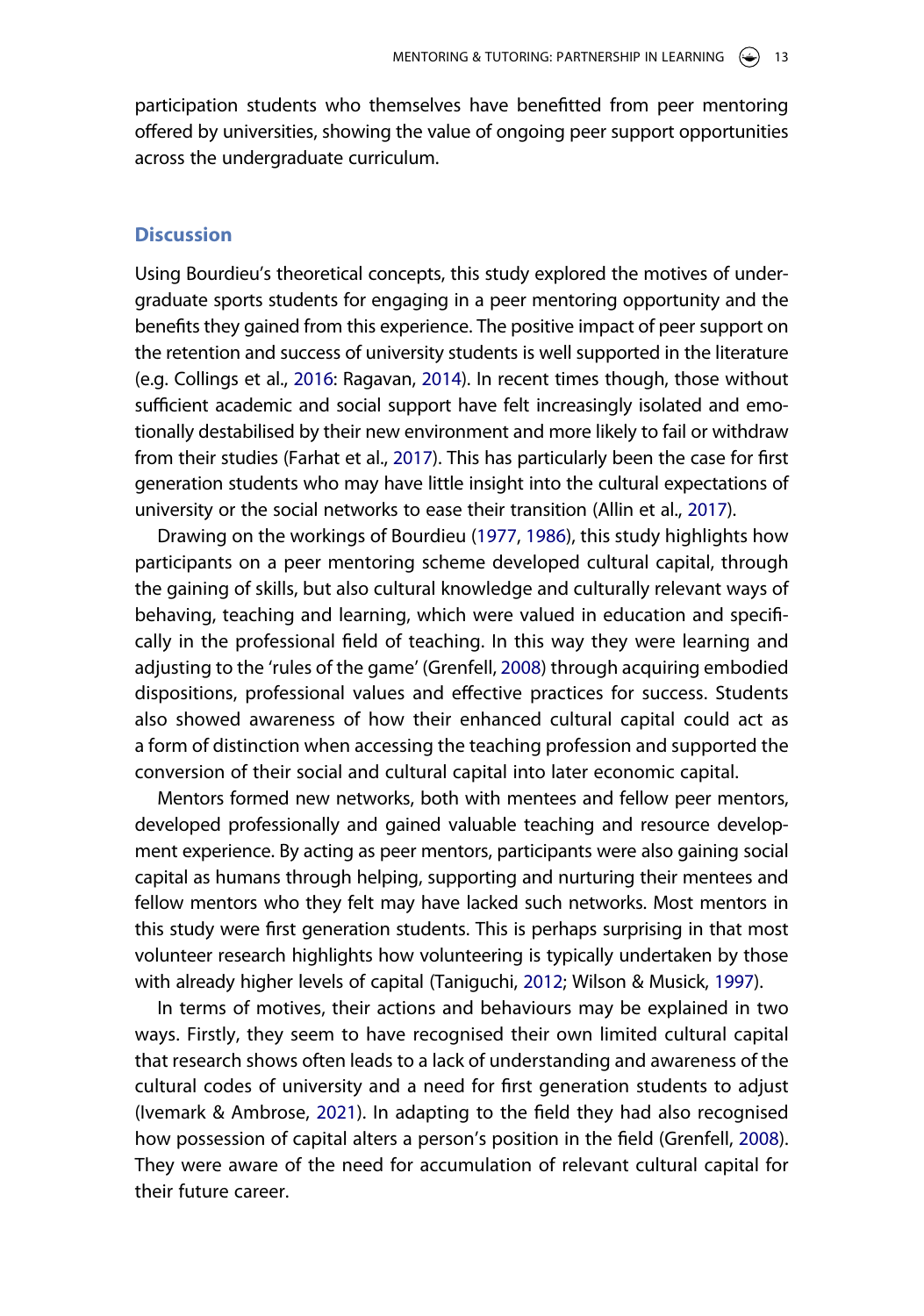## 14  $\left(\rightarrow\right)$  R. HAYMAN ET AL.

<span id="page-14-1"></span>Secondly, they were motivated by feeling they wanted to help others from similar backgrounds through this stage of their life, to aid and give something back. These collective findings suggest participants entered the mentoring role to develop both their own cultural and economic capital, but also to support the development of social and cultural capital in, and with, mentees. As Claussen and Osbourne [\(2013\)](#page-16-20) suggested, 'one of the challenges of education is how to increase a student's stock of the dominant cultural capital, regardless of the nature of any prior capital they may, or may not, already have acquired' *p*. 59. In this study, we suggest that peer mentoring schemes may be one way in which university educational systems can fulfil this role, particularly for widening participation students, who may lack traditional forms of cultural capital for academic and university success.

## *Implications for practice*

Several implications emerged from the study to aid the design and delivery of future PSS. Firstly, student rather than tutor centred approaches to peer mentoring are recommended as they can help mentees to feel more valued, understood and part of university life from day one. Secondly, whilst much emphasis is placed on peer support once new students arrive on campus, there is increasing recognition that this could begin prior to their actual arrival during freshers. We, therefore, recommend that universities provide prospective students with access to virtual peer support opportunities so they can see beforehand what help is available, who the peer mentors are and the academic and social benefits of engaging with the scheme. We also propose that academic colleagues widely publicise the development and employability benefits a peer mentoring role can provide, especially for those students who enter from nontraditional and disadvantaged backgrounds.

## *Limitations and future research*

<span id="page-14-0"></span>We noted some limitations in this study. In every case, interviews took place with a research team member rather than a student researcher which could have led to the non-disclosure of sensitive topics (Byrne, Brugha, Clarke, Lavelle, & McGarvey, [2015](#page-16-21)). The study relied on retrospective recollections, and whilst only a short recall period, participants may have been liable to lapses of memory. Interviews were conducted remotely instead of face-to-face because of Coronavirus pandemic restrictions, whilst the sample was small and homogenous, thus limiting generalisability of findings. The power dynamic between students and academic staff members could have led to participants withholding negative information or discussing their experiences in a less critical manner. Therefore, future research should consider using student researchers as interviewees, so participants feel as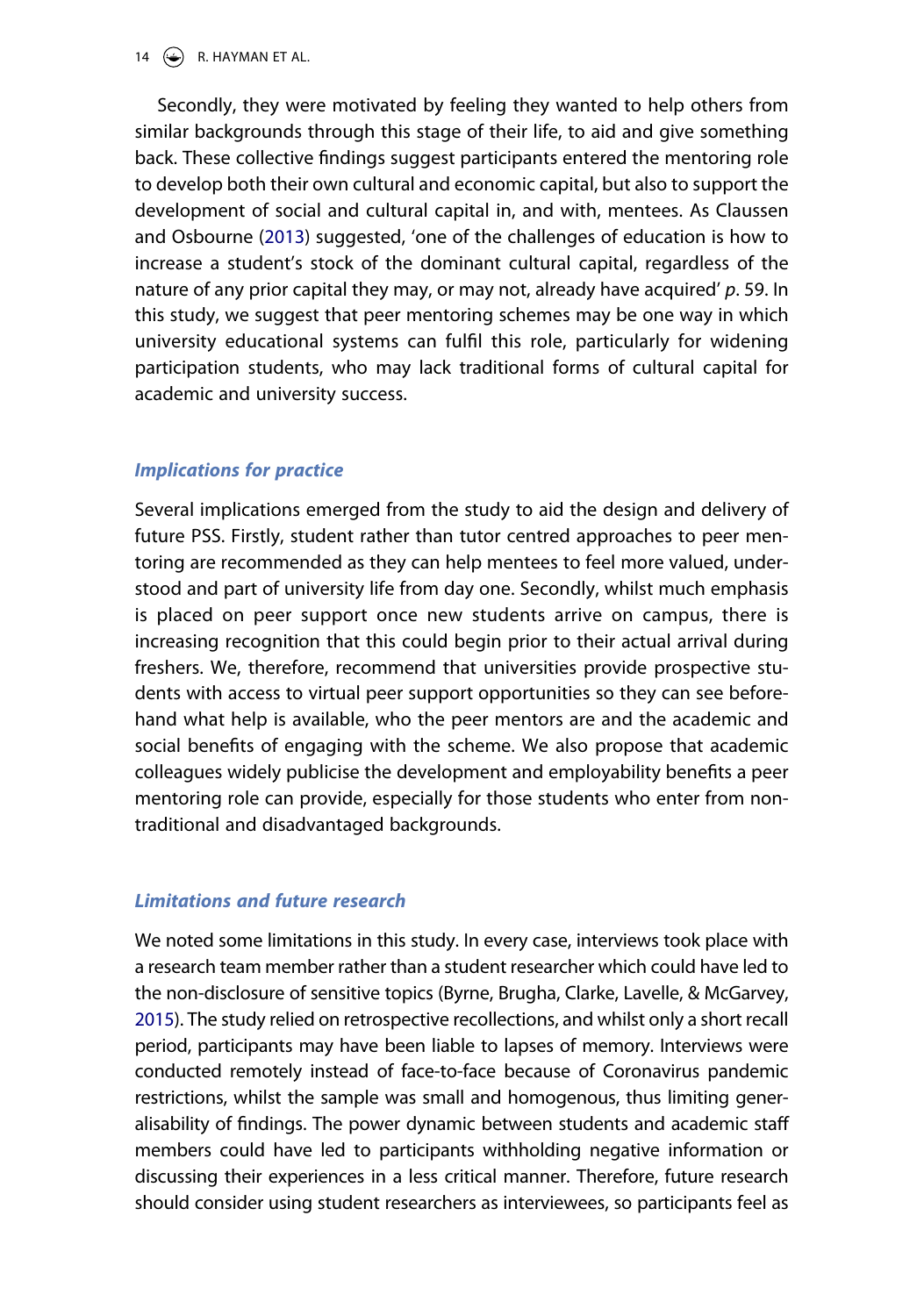comfortable as possible to talk freely and openly. Longitudinal studies which monitor peer mentors' experiences over extended time periods (e.g. years rather than month) are also recommended.

## *Contribution to literature and conclusions*

This study provides some important conceptual additions to the wider literature base as well as supporting the findings of previous work in the value of peer mentoring (e.g. Booth et al., [2016](#page-15-1); Connolly, [2017;](#page-16-10) Maccabe & Fonseca, [2021](#page-17-5)). The key findings provide HE colleagues working across wide-ranging subjects with evidence to develop future PSS that best support the transition of diverse student populations into, through and out of university and into employability or further study. Additional benefits may also include improved retention and progression outcomes, higher satisfaction ratings and increased proportions of good honours awards.

## **Disclosure statement**

No potential conflict of interest was reported by the author(s).

## **Notes on contributors**

*Rick Hayman* is a Senior Lecturer in the Department of Sport, Exercise and Rehabilitation and the Health and Life Sciences Faculty Director for Access and Participation at Northumbria University, United Kingdom. Rick is a Senior Fellow of the Higher Education with research interests in widening participation and student transitions into, through and out of university.

*Karl Wharton* MBE is Head of Subject for Sport Development, Sport Management and Sport Coaching within the Department of Sport, Exercise and Rehabilitation at Northumbria University. Karl is a Senior Fellow of the Higher Education Academy with research interests centred around student engagement in higher education settings.

*Claire Bruce-Martin* is a Senior Lecturer and Deputy Head in the Department of Sport, Exercise and Rehabilitation at Northumbria University. Claire's research interests focus on the leadership of teaching and learning excellence.

Linda Allin is an Associate Professor and the current Director of Employability in the Department of Sport, Exercise and Rehabilitation at Northumbria University. Linda has over 25 years experience in university settings, is a Senior Fellow of the Higher Education Academy and has undertaken several pedagogic projects relating to student and staff collaboration.

## **References**

<span id="page-15-0"></span>Allin, L., Coyles, A., & Hayman, R. [\(2017\)](#page-2-0). Exploring social integration of sport students during the transition to university. *Journal of Perspectives in Applied Academic Practice*, *5*, 31–36.

<span id="page-15-1"></span>Booth, S., Merga, M., & Roni, S. ([2016](#page-2-1)). Peer-mentors reflect on the benefits of mentoring: An autoethography. *International Journal of Doctoral Studies*, *11*, 383–402.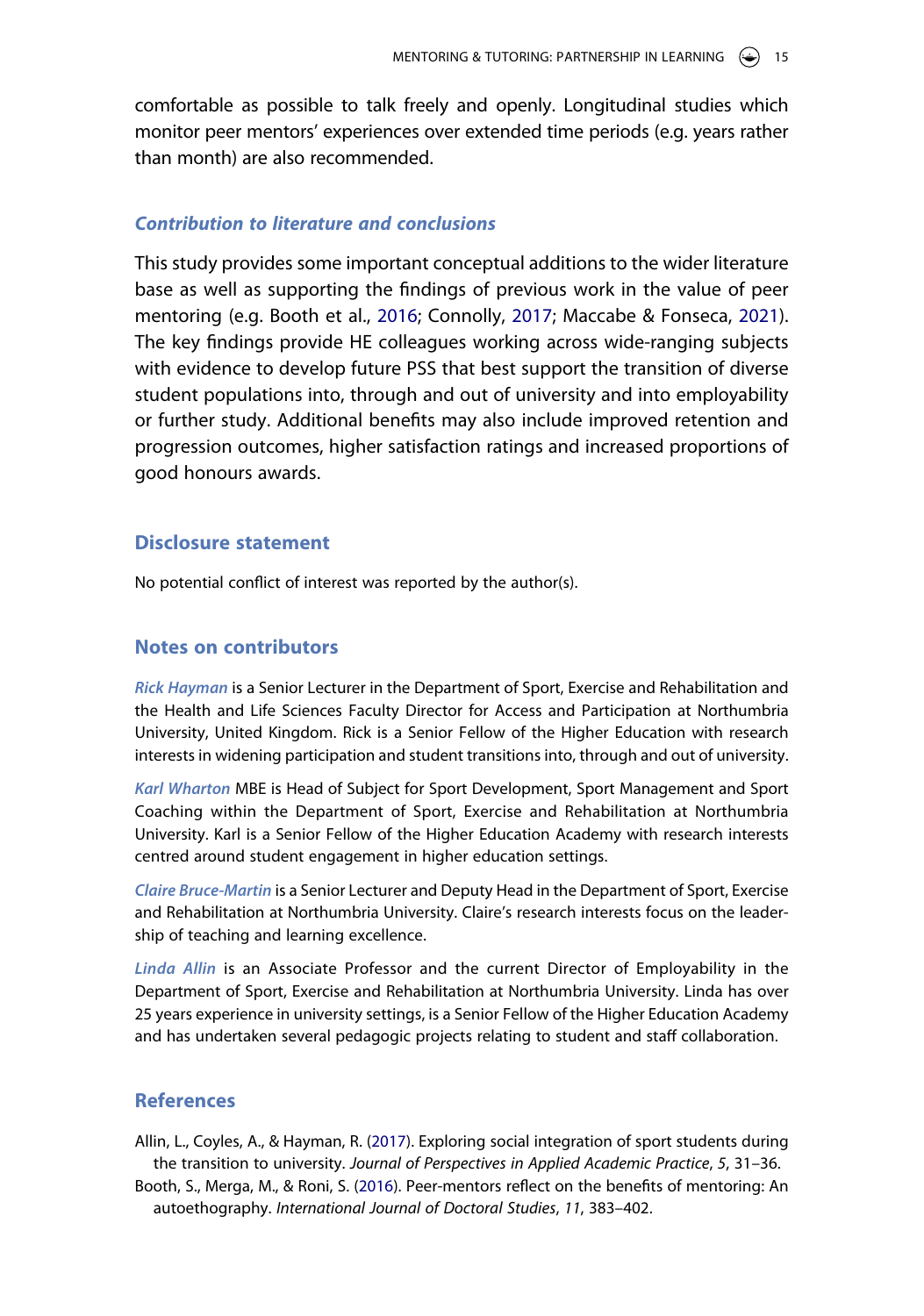$\circledast$  R. HAYMAN ET AL.

<span id="page-16-19"></span>Bourdieu, P. [\(1977\)](#page-9-0). *Outline of a theory of practice*. Cambridge University Press.

- <span id="page-16-16"></span>Bourdieu, P. ([1986\)](#page-4-0). *The forms of capital*. J. Richardson: Handbook of theory and research for the sociology of education. pp. 241–58. Greenwood
- <span id="page-16-14"></span>Bourdieu, P., & Lacquant, L. [\(1992\)](#page-3-0). *An invitation to reflexive sociology*. Polity Press.
- <span id="page-16-12"></span>Bourdieu, P., & Passeron, J. ([1990](#page-3-1)). *Theory, culture & society. reproduction in education, society and culture*. London: Sage.
- <span id="page-16-18"></span>Braun, V., & Clarke, V. ([2020](#page-7-0)). One size fits all? What counts as quality practice in (reflexive) thematic analysis? *Qualitative Research in Psychology*, *18*(3), 328–352.
- <span id="page-16-0"></span>Buddeberg-Fischer, B., & Herta, K. [\(2006\)](#page-1-0). Formal mentoring programmes for medical students and doctors: A review of the medline literature. *Medical Teacher*, *28*(3), 248–257.
- <span id="page-16-21"></span>Byrne, E., Brugha, R., Clarke, E., Lavelle, A., & McGarvey, A. [\(2015\)](#page-14-0). Peer interviewing in medical education research: Experiences and perceptions of student interviewers and interviewees. *British Medical Council Research Notes*, *8*, 1–11.
- <span id="page-16-3"></span>Byrne, M., Flood, B., Hassall, T., Joyce, J., Montano, J., Gonzalez, J., & Tourna-Germanou, E. ([2012](#page-2-2)). Motivations, expectations and preparedness for higher education: A study of accounting students in Ireland, the UK, Spain and Greece. *Accounting Forum*, *36*(2), 134–144.
- <span id="page-16-20"></span>Claussen, S., & Osbourne, J. ([2013](#page-14-1)). Bourdieu's notion of cultural capital and its implications for the science curriculum. *Science Education: Issues and Trends*, *97*(1), 58–79.
- <span id="page-16-7"></span>Collings, R., Swanson, V., & Watkins, R. ([2016](#page-2-3)). Peer mentoring during the transition to university: Assessing the usage of a formal scheme within the United Kingdom. *Studies in Higher Education*, *41*(11), 1995–2010.
- <span id="page-16-10"></span>Connolly, S. [\(2017\)](#page-2-4). The impact of peer mentoring on the mentors. *Journal of Applied Research in Higher Education*, *9*(2), 255–266.
- <span id="page-16-17"></span>Crosling, G., Thomas, L., & Heagney, M. [\(2008\)](#page-5-0). *Improving student retention in higher education: The role of teaching and learning*. London: Routledge.
- <span id="page-16-2"></span>Farhat, G., Bingham, J., Caulfield, J., & Grieve, S. ([2017](#page-1-1)). The academic's project: Widening access and smoothing transitions for secondary school pupils to university, college and employment. *Journal of Perspectives in Applied Academic Practice*, *5*, 23–30.
- <span id="page-16-8"></span>Foy, C., & Keane, A. [\(2018\)](#page-2-5). Introduction of a peer mentoring scheme within biomedical sciences education: Easing the transition to university life. *Journal of Further and Higher Education*, *42*(6), 733–741.
- <span id="page-16-4"></span>Gamache, P. [\(2002\)](#page-2-6). University students as creators of personal knowledge: An alternative epistemological view. *Teaching in Higher Education*, *7*(3), 277–293.

<span id="page-16-5"></span>Goodman-Wilson, M. ([2021](#page-2-7)). Individual differences in student perceptions and utilization of undergraduate mentoring. *Mentoring & Tutoring: Partnership in Learning*, *29*(3), 328–348.

<span id="page-16-13"></span>Grenfell, M. [\(2008\)](#page-3-2). *Pierre Bourdieu: Key concepts*. London: Routledge.

- <span id="page-16-11"></span>Griffin, M., Mello, M., Glover, C., Carter, E., & Hodapp, R. ([2016](#page-3-3)). Supporting students with intellectual and developmental disabilities in postsecondary education: The motivations and experiences of peer mentors. *Inclusion*, *4*(2), 75–88.
- <span id="page-16-9"></span>Haber-Curran, P., Everman, D., & Martinez, M. ([2017](#page-2-8)). Mentors' personal growth and development in a college access mentorship program. *Mentoring & Tutoring: Partnership in Learning*, *25*(4), 485–503.
- <span id="page-16-15"></span>Harvey, J., Lévesque, M., & Donnelly, P. ([2007](#page-3-4)). Sport volunteerism and social capital. *Sociology of Sport Journal*, *24*(2), 206–223.
- <span id="page-16-1"></span>Hill, R., & Reddy, P. ([2007](#page-1-2)). Undergraduate peer mentoring: An investigation into processes, activities and outcomes. *Psychology Learning & Teaching*, *6*(2), 98–103.
- <span id="page-16-6"></span>Hillier, A., Goldstein, J., Tornatore, L., Byrne, E., & Johnson, H. ([2019\)](#page-2-7). Outcomes of a peer mentoring program for university students with disabilities. *Mentoring & Tutoring: Partnership in Learning*, *27*(5), 487–508.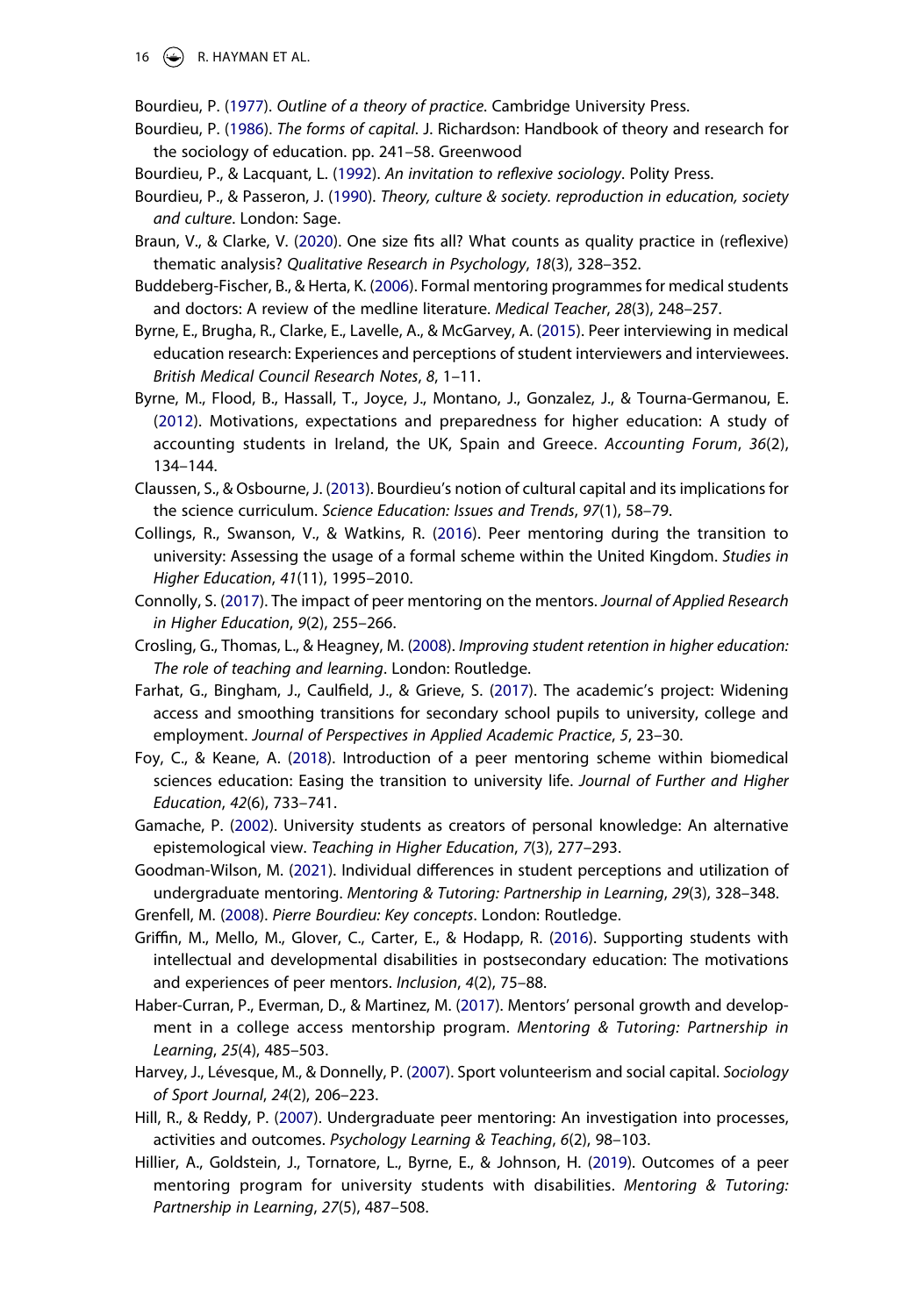- <span id="page-17-13"></span>Ivemark, B., & Ambrose, A. [\(2021\)](#page-4-1). Habitus adaptation and first-generation university students' adjustment to higher education: A life course perspective. *Sociology of Education*, *94*(3), 191–207.
- <span id="page-17-7"></span>Karcher, M., Nakkula, M., & Harris, J. [\(2005](#page-2-9)). Developmental mentoring match characteristics: Correspondence between mentors' and mentees' assessments of relationship quality. *The Journal of Primary Prevention*, *26*(2), 93–110.
- <span id="page-17-10"></span>Kay, T., & Bradbury, S. ([2009](#page-3-4)). Youth sport volunteering: Developing social capital? *Sport, Education and Society*, *14*(1), 121–140.
- <span id="page-17-4"></span>Larose, S. ([2013](#page-2-8)). Trajectories of mentors' perceived self-efficacy during an academic mentoring experience: What they look like and what are their personal and experimental correlates? *Mentoring & Tutoring: Partnership in Learning*, *21*(2), 150–174.
- <span id="page-17-17"></span>Lincoln, Y., & Gubba, E. [\(1985](#page-7-1)). *Naturalistic inquiry*. Sage.
- <span id="page-17-2"></span>Lowe, H., & Cook, A. [\(2003\)](#page-2-10). Mind the gap: Are students prepared for higher education? *Journal of Further and Higher Education*, *27*(1), 53–76.
- <span id="page-17-5"></span>Maccabe, R., & Fonseca, T. [\(2021\)](#page-2-11). 'Lightbulb' moments in higher education: Peer-to-peer support in engineering education. *Mentoring & Tutoring: Partnership in Learning*, *29*(4), 453–470.
- <span id="page-17-1"></span>Murtagh, L. ([2012](#page-1-3)). Enhancing preperation for higher education. Practitioner Research in Higher Education, 6, 31–39.
- <span id="page-17-0"></span>Naidoo, K., Yuhaniak, H., Borkoski, C., Levangie, P., & Abel, Y. ([2021](#page-1-2)). Networked mentoring to promote social belonging among minority physical therapist students and develop faculty cross-cultural psychological capital. *Mentoring & Tutoring: Partnership in Learning*, *29*(5), 586–606.
- <span id="page-17-14"></span>Nash, R. [\(1990\)](#page-4-2). Bourdieu on education and social and cultural reproduction. *British Journal of Sociology of Education*, *11*(4), 431–447.
- <span id="page-17-15"></span>Patton, M. ([2002](#page-6-0)). *Qualitative research and evaluation methods*. Thousand Oaks: Sage.
- <span id="page-17-18"></span>Patton, M. ([2015](#page-7-2)). *Qualitative research and evaluation methods: Integrating theory and practice*  (4th ed. ed.). Thousand Oaks: Sage.
- <span id="page-17-3"></span>Ragavan, S. ([2014](#page-2-12)). Peer mentoring for international students in a United Kingdom law school: Lessons from a pilot case study. *Innovations in Education and Teaching International*, *51*(3), 292–302.
- <span id="page-17-6"></span>Rangel, V., Jones, S., Doan, V., Henderson, J., Greer, R., & Manuel, M. ([2021](#page-2-13)). The motivations of STEM mentors. *Mentoring & Tutoring: Partnership in Learning*, *29*(4), 353–388.
- <span id="page-17-19"></span>Rose, J., & Johnson, C. ([2020](#page-8-0)). Contextualizing reliability and validity in qualitative research: Toward more rigorous and trustworthy qualitative social science in leisure research. *Journal of Leisure Research*, *51*(4), 432–451.
- <span id="page-17-11"></span>Sawiuk, R., Taylor, W., & Groom, R. ([2018\)](#page-3-5). Exploring formalized elite Coach mentoring programmes in the United Kingdom: 'we've had to play the game'. *Sport, Education and Society*, *23*(6), 619–631.
- <span id="page-17-8"></span>Shotton, H., Oosahwe, L., & Cintrón, R. ([2007](#page-2-14)). Stories of success: Experiences of American Indian students in a peer-mentoring retention program. *The Review of Higher Education*, *31*  (1), 81–107.
- <span id="page-17-16"></span>Smith, J., & Osborn, M. ([2003](#page-7-3)). *Interpretive phenomenological analysis*. J. Smith Ed. Qualitative psychology: a practical guide to research methods. pp. 51–80. Sage
- <span id="page-17-9"></span>Storr, R., & Spaaij, R. ([2017](#page-3-6)). 'I GUESS it's kind of elitist': The formation and mobilisation of cultural, social and physical capital in youth sport volunteering. *Journal of Youth Studies*, *20*, 487–502.
- <span id="page-17-12"></span>Sullivan, A. [\(2001\)](#page-4-3). Cultural capital and education. *Sociology*, *35*(4), 893–912.